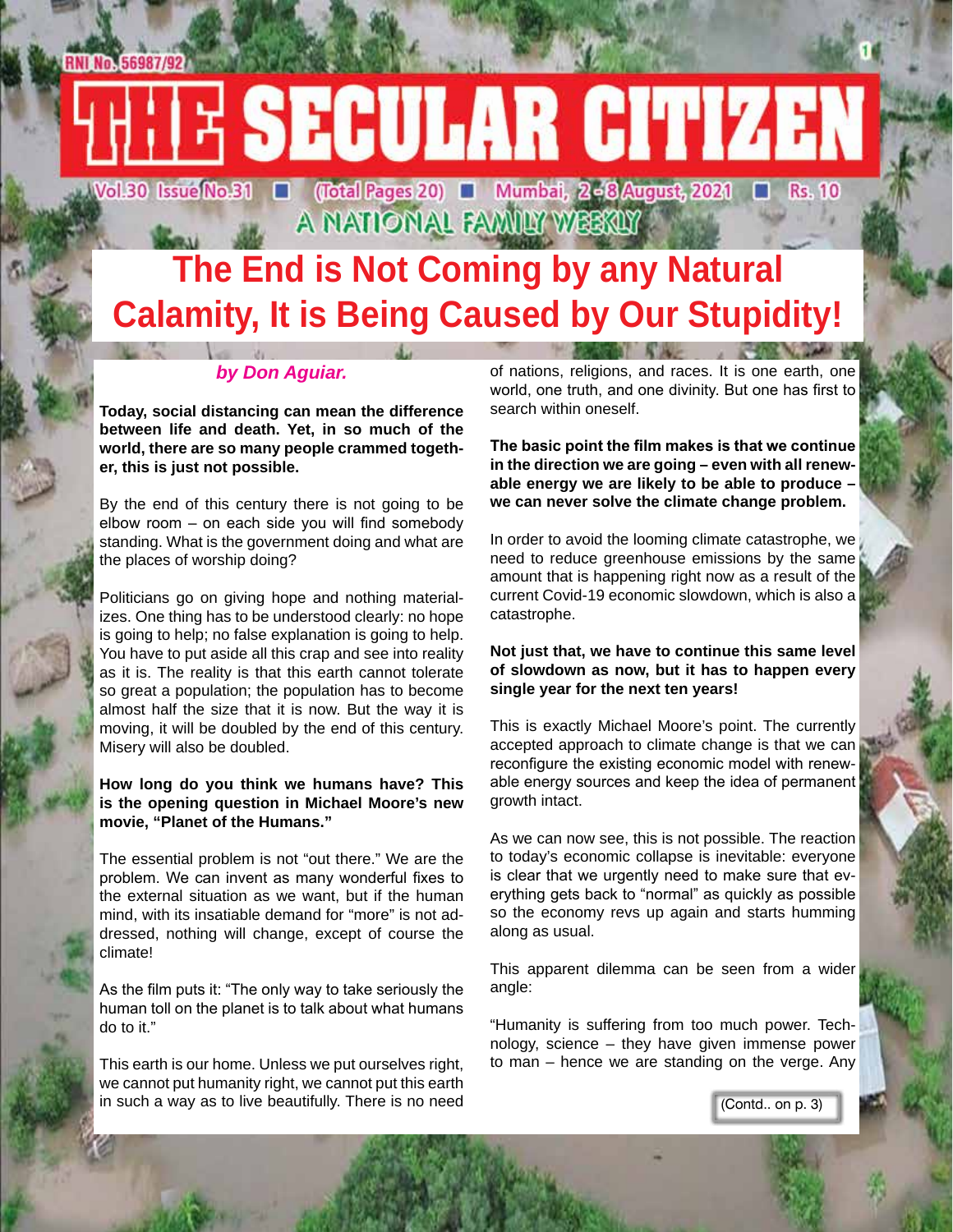# **Women's Welfare Threatened**

A shocking 25 July 2021 news-report on **The News Room** concerning a 31-year old married woman's torture by her husband and in-laws of barely three months, has the name of a Catholic priest, the reference to which makes disturbing reading.

Beaten black and blue, starved, being thrown out of the house at night, the woman dared to call the Police, only to be stopped from proceeding with the call by the husband. And how: the husband, named Jipson, a

31-year-old techie working at a company in Thiruvananthapuram, got the Assistant Vicar [AV] of Saint Joseph Church, Thevara, Father Nibin Kuriakose to intervene to his benefit. The AV is said to have "manipulated" her by telling her that she has to continue living with her Louis D'Souza husband as she cannot go

back to her parental home except at the cost of being a burden to her extended family.

"Three days into the marriage, Jipson and his mother started pressing me to ask for money from my family," she alleged. The report also goes on to say: "Speaking to the media, she said, "Jipson thrashed me brutally at nights covering my mouth. I could not even cry out aloud. They made me starve …. as I stood against selling the gold from my marriage *[to buy themselves an apartment].* When my father questioned [them] about the harassments, they (in-laws) attacked him breaking his leg and rib bone." The police were said to have done nothing with regard to her complaint, apparently because a relative of his is a police officer. The News Minute reported that it was only "after the victim revealed her ordeal to the media and her family formed an action council demanding justice"

that "a fresh complaint was filed with the Kochi Deputy Commissioner of Police".

If what the victim, a teacher by profession, alleges is true, there clearly emerge not one or two culprits but four, guilty of a heinous crime: the **husband** *who had obviously married her for her money;* the **in-laws** *who wrongly imagined that they had a right to decide and do as they wished with what the bride had brought into the marriage;* the **police** *who in any case* 

> *are known for their complicity in immoral and unjust acts;* and the most reverend **'assistant vicar'** *who set a bad precedent by failing to live up to his priestly responsibility to stand up for what is right and promote justice.*

#### **Would that the Bishop of the diocese under whom**

**the AV ministers pull up the priest for his haughty behaviour and reprimand—nay, even penalize him. It is also sincerely hoped that the Woman & Child Welfare Department of the Government of Kerala move speedily to ensure that due justice is speedily done to the victim with all those guilty being promptly brought to book.**

**On AAP's poll promises for Goa**

Delhi chief minister Arvind Keiriwal has during his recent visit to Goa, painted a rosy picture for the people of Goa with his pre-poll promises of a 24x7 power supply and free power up to 300 units, if his 'Aam Admi Party' (AAP) is voted to power in the 2022 Assembly elections. While all this seems encouraging and music to the ears of many in Goa, given the frequent power outages and erratic power bills to the consumers in recent times, the question is whether the AAP will be in a position to give Goa a 24x7 un-interrupted power supply even during the monsoons when most of the disruptions take place, and the work of underground cabling is still incomplete. Secondly, is this is all that is required to keep the people of Goa happy and contented? Does good governance also not include a state-wide 24x7 water supply, a pollution and garbage-free environment, good and safe motorable roads, affordable rates for petrol, diesel, and cooking gas, a well-managed public transport system, affordable taxi service, etc. Can Mr Kejriwal take up these challenges as well? ---something which the present and previous govts in Goa have failed miserably.

> —A. F. Nazareth Alto Porvorim, Goa

Tel.: +91 9820485389 / 9820473103 **Brides - Grooms Good Proposal Point for choosing suitable lifepartner: Royal Christian Family. (serving for over 41 years) Upload your profile at our website: www.royalchristianfamily.com Mobile / WhatsApp: +919820485389 / 9820473103 Email: royalchristianfamily@gmail.com**



Email: secular@sezariworld.com

**DIVO Konkani Weekly** Published from Mumbai 27th year of regular publishing *Subscription rates:* One year by post Rs. 500 Five years by post Rs. 2000 *Contact:*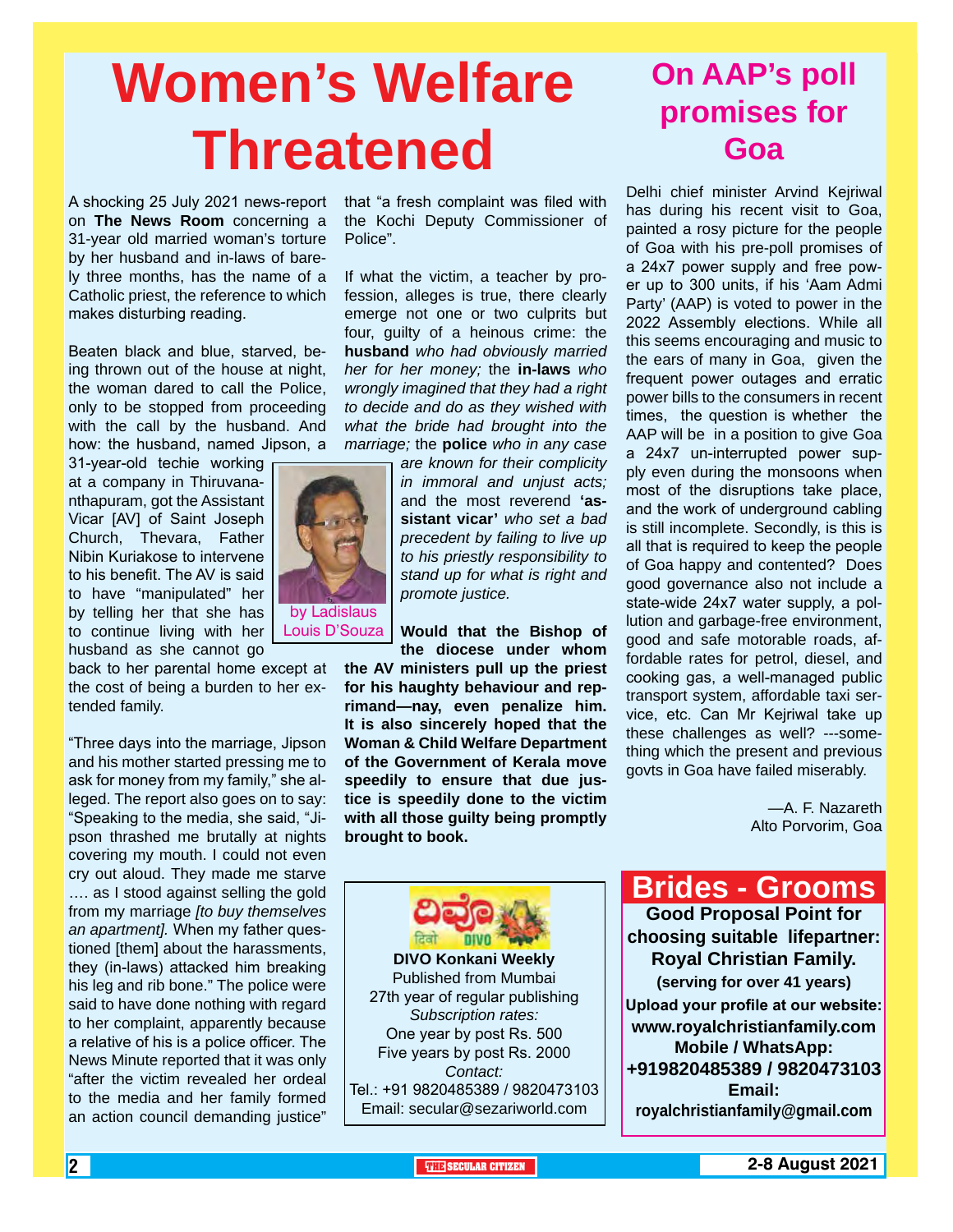| <b>THIR SECULAR CITIZEN</b>                                                                                                                                                                                           |                                          | <b>Advertisement. Tariff</b>                                                                                        |                                    |  |
|-----------------------------------------------------------------------------------------------------------------------------------------------------------------------------------------------------------------------|------------------------------------------|---------------------------------------------------------------------------------------------------------------------|------------------------------------|--|
|                                                                                                                                                                                                                       |                                          | Over all size 21.5 cms x 27cms • Print area 18 cms x 25.5 cms                                                       |                                    |  |
| A NATIONAL FAMILY WEEKLY                                                                                                                                                                                              |                                          | Full pg. back Colour (19 cms x 24 cms)                                                                              | 18,000<br>Rs.                      |  |
|                                                                                                                                                                                                                       |                                          | Center spread colour(39 cms x 23.5 cms                                                                              | 18,000<br>Rs.                      |  |
| Vol.30 Issue No.31 August 2-8, 2021 Rs.10/-                                                                                                                                                                           |                                          | Full pg. inside Cover colour(18 cms x 24 cms)                                                                       | 12,000<br>Rs.                      |  |
| 99, Perin Nariman Street, Fort, Mumbai - 400 001.<br>Mobile: +91 9820485389 / 9820473103<br>E-mail: secular@sezariworld.com / seculardivo@gmail.com<br>Website: www.sezariworld.com<br><b>Editor: LAWRENCE COELHO</b> |                                          | Full pg. inner colour (18 cms x 24 cms)                                                                             | 10,000<br>Rs.                      |  |
|                                                                                                                                                                                                                       |                                          | Half pg. Colour (18 cms x 12 cms)                                                                                   | 6,000<br>Rs.                       |  |
|                                                                                                                                                                                                                       |                                          | Full page B/W (18 cms x 24 cms)                                                                                     | 7,000<br>Rs.                       |  |
|                                                                                                                                                                                                                       |                                          | Half page B/W (18 cms x 12 cms)                                                                                     | 5,000<br>Rs,                       |  |
|                                                                                                                                                                                                                       |                                          | <b>Small Size Ads B/W</b>                                                                                           |                                    |  |
| <b>Subscriptions Rate:</b>                                                                                                                                                                                            | <b>E-paper Edition</b>                   | 6 x 24cms Rs. 2400<br>12 x 12cms Rs. 2400 $\bullet$                                                                 |                                    |  |
| One year (anywhere in India) Rs. 500                                                                                                                                                                                  | sent anywhere in the                     | 6 x 12cms Rs. 1200<br>18 x 6cms Rs. 1800<br>$\bullet$                                                               |                                    |  |
| Two years (anywhere in India) Rs.1000                                                                                                                                                                                 |                                          | 6 x 6cms Rs. 700                                                                                                    |                                    |  |
| Five years (anywhere in India) Rs. 2000                                                                                                                                                                               | world (by email)                         |                                                                                                                     |                                    |  |
|                                                                                                                                                                                                                       | One year                                 | <b>Matrimonial Classifieds:</b>                                                                                     |                                    |  |
| One year (outside India) Rs. 3500                                                                                                                                                                                     | Rs. 600 or US \$15                       | Rs. 500 per insertion (for 35 words) (includes box no.)                                                             |                                    |  |
|                                                                                                                                                                                                                       |                                          | Rs. 3000 for 12 insertions. (1 year The Secular Citizen FREE)                                                       |                                    |  |
|                                                                                                                                                                                                                       |                                          | Digital copy of <b>THE SECULAR CITIZEN</b> now available through WhatsApp / Email for subscribers                   |                                    |  |
|                                                                                                                                                                                                                       |                                          | worldover. Send in your request to: +91 - 9820485389 or secular@sezariworld.com                                     |                                    |  |
|                                                                                                                                                                                                                       |                                          | Our bank account details for Fund Transfer : Account Name: The Secular Citizen, Current Account No. 03552000006744, |                                    |  |
|                                                                                                                                                                                                                       |                                          | Bank: HDFC Bank, Branch: CST - Mumbai VT, ISFC code: HDFC0000355                                                    |                                    |  |
| (Contd from p. 1)                                                                                                                                                                                                     | mentalists – and, not surprisingly, also |                                                                                                                     |                                    |  |
|                                                                                                                                                                                                                       | the fossil-fuel industry people – inter- | "Population growth is not the ele-                                                                                  |                                    |  |
| moment the world can plunge into                                                                                                                                                                                      | viewed was sickening. But as most        |                                                                                                                     | phant in the room that few climate |  |
| a suicidal act, global suicide is pos-                                                                                                                                                                                | of us see it, we live in a hypocritical  | activists are willing to address. It                                                                                |                                    |  |
| sible For the first time humanity is                                                                                                                                                                                  | world.                                   | is a whole herd of elephants."                                                                                      |                                    |  |
| in immense need of prayer and wor-                                                                                                                                                                                    |                                          |                                                                                                                     |                                    |  |
| ship, to balance what technology has                                                                                                                                                                                  | The director, Jeff Gibbs, identifies ex- | How long do you think we humans                                                                                     |                                    |  |
| given.                                                                                                                                                                                                                | actly the source of this:                | have?                                                                                                               |                                    |  |
| It is obvious that without a funda-                                                                                                                                                                                   |                                          |                                                                                                                     |                                    |  |
| montal objft in the way we look at                                                                                                                                                                                    |                                          | "The reason why we are not talk- A new study by a director of one of                                                |                                    |  |

mental shift in the way we look at "growth," and the primary role of our own beliefs and attitudes – and in particular the human mind's obsession with "more" – we are headed for a catastrophe much greater than the current pandemic.

#### **IT IS IN OUR OWN HANDS because the end is not coming by any natural calamity, it is being caused by our stupidity!**

The environmentalists were outraged by this movie. No surprise there. It totally rocked their boat. Their objections and criticism are trivial compared with the main points the film is trying to raise. But many critiques avoid engaging with the core issues raised in the film — a sign that the film has indeed struck a nerve in the green movement.

The hypocrisy of many of the environ-

**ing about population, consumption, and the suicide of economic growth, is that it would be bad for business, especially for the cancerous form of capitalism that rules the world now hiding under a cover of green."**

Aha! The ultimate contemporary sacred cow: the population. Who listens? That same mind, unconsciously greedy for more. Of everything! As the film asks, "Why can't we talk constructively about how to reduce the human footprint?"

Who is prepared to reduce their consumption? And who is ready to confront the issue of the total number of consumers? Above all, who is ready to even consider the role of the human mind at the root of the whole process?

As anthropologist professor Nina Jablonski says in the film:

the world's largest accounting firms, KPMG, reveals that a 1972 model by MIT researchers predicting the collapse of society in the 21st century looks to be worryingly on track as the MIT's 1972 World3 model was strikingly accurate, based on modern data.

The 1972 model, called World3, was created in the '70s using empirical data, and it was published in a book called 'Limits to Growth'.

**Essentially, the model aimed to answer the question of what would happen if humanity keeps pursuing economic growth, no matter the societal and environmental cost. It concluded that, without drastic change, industrial society was headed for collapse.**

Given the unappealing prospect of

(Contd.. on p. 5)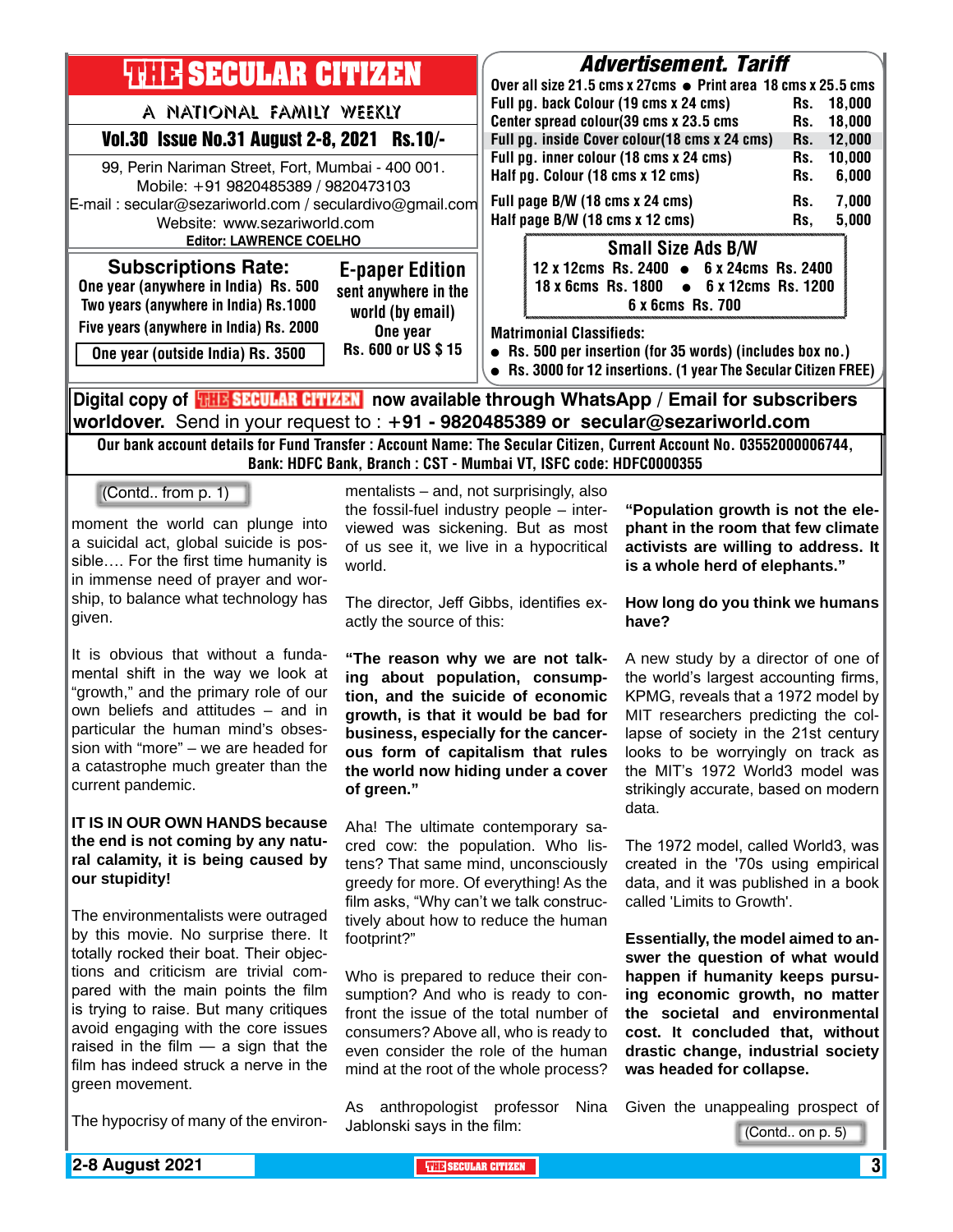# **John D'Silva is New Chairman of CCCI**

Mumbai, The Christian Chamber of Commerce and Industry formally announced that John D'Silva has been appointed as the new Chairman of the CCCI, at its board meeting held on 26th April 2021 replacing Antony Sequeira.

John D'Silva is a veteran in the banking sector. His contributions to the society has been well appreciated specially in Mumbai and Mangalore.

He replaces Antony Sequeira, on account of his resignation on personal grounds.

John D'Silva is a fourth Chairman of CCCI since its inception. Vincent Mathias is the founder Chairman followed by Henry Lobo and Anthony Sequeira.

John D'Silva has the unique distinction of organizing and laying a firm footing to the following four co-operative Banks, He is presently associated with the



as the Chief Promoter and CMD of Abhyudaya Co-op. Bank Ltd,New India Co-op. Bank Ltd ,Citizencredit Co-op. Bank Ltd and Model Co-op. Bank Ltd., as its Chief promoter and the First Chairman. He also served as the Vice Chairman of the Christian Chamber of Commerce and Industry



following organizations and Institutions as the Editor-in-Chief of the Cooperative Bankers Handbook and the Urban Banks All India Directory. He is the President of the Mangalorean Catholic Educational Co-op Credit Society Ltd, Fuddar Prathisttan and the Konkani Bhasha Mandal, Maharashtra.

The Christian Chamber of Commerce & Industry is proud to welcome John D'Silva as the Chairman of the Board of Directors, with the complete assurance and support of all its members.

| <b>Inviting Proposals for</b> |  |
|-------------------------------|--|
| <b>MBBS Doctor - BRIDES</b>   |  |
| F1150087 Age 35               |  |
| F1150403 Age 32               |  |
| F1160524 Age 33               |  |
| FI220610 Age 33               |  |
| F1150672 Age 39               |  |
| F1161042 Age 32               |  |
| F1151410 Age 29               |  |
| F1172055 Age 33               |  |
| FI221599 Age 34               |  |
| FI171755 Age 30               |  |
| F1151765 Age 29               |  |
| F1161797 Age 35               |  |
| F1161821 Age 30               |  |
| FI151894 Age 30               |  |
| F1171925 Age 30               |  |
| F1151954 Age 27               |  |
| F1151980 Age 28               |  |
| F1152024 Age 29               |  |
| F1162033 Age 32               |  |
| F1152087 Age 29               |  |
| FI222137 Age 40               |  |
| F1152140 Age 40               |  |
| F1142282 Age 29               |  |
| F1152487 Age 32               |  |
| F1172517 Age 30               |  |
| F1152642 Age 38               |  |
| F1162729 Age 28               |  |
|                               |  |

Their further profile, photos and contacts are available. contact : **Royal Christian Family, Tel: +91- 9820485389 / 9820473103**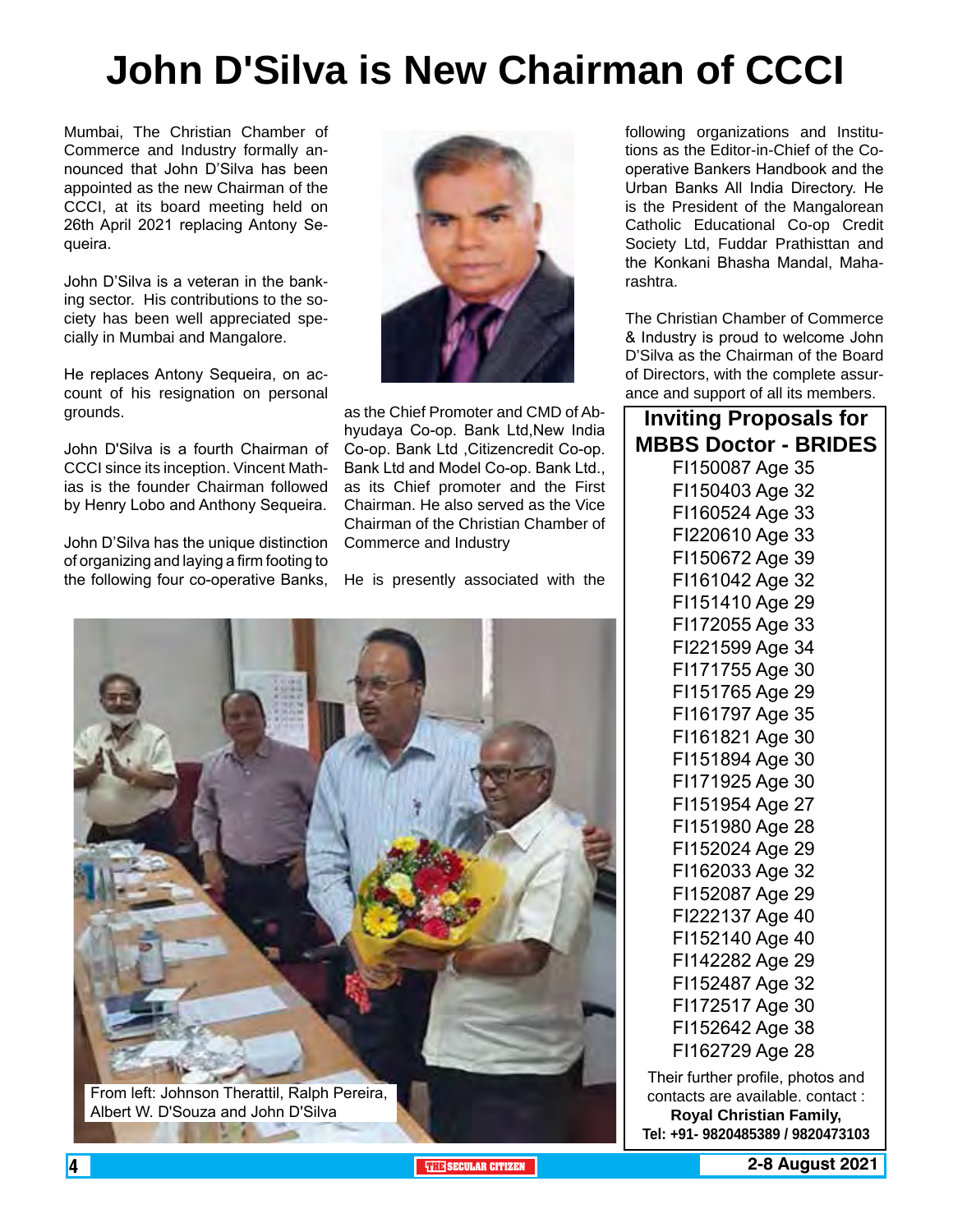

## **The undemocratic chuppi of the government!**

Veteran journalists N Ram and Sashi Kumar have moved the Supreme Court seeking an independent probe by its sitting or retired judge into the reports of alleged snooping by government agencies on eminent citizens, politicians and scribes by using Israeli spyware Pegasus.

West Bengal Chief Minister Mamta Banerjee has ordered an enquiry commission. Many other consciencIous citizens and institutions have

#### (Contd.. from p. 3)

collapse, it was curiosity to see which scenarios were aligning most closely with empirical data today.

After all, the book that featured this world model was a bestseller in the 70s, and by now we'd have several decades of empirical data which would make a comparison meaningful. But surprisingly no recent attempts of this could be found. So it was decided to get it done.

**The KPMG study, published in Yale Journal of Industrial Ecology, concludes that the 1972 model was strikingly aligned with modern data. Without change, it says, global civilization is heading toward a freefalling economic decline in the coming decade, which could lead to societal collapse by around 2040.**

The new analysis examined data related to population, fertility rates, mortality rates, industrial output, food production, services, non-renewable resources, persistent pollution, human welfare, and ecological footprint.

Continuing business as usual, that

approached various courts for an enquiry. All these individual attempts are made only because the Central Government is shirking its responsibility.

In fact according to the policy of Pegasus project spyware owners the spyware is sold only to governments, not to individuals; and only for the purpose of effective dealing with the terrorist groups in the world. That means only the Indian Government could buy it and use it! Today it is clear that the use is made in the country, then who made it? The government has to first only say whether they bought the spyware or not. Even after wasting five precious days of Lok sabha and Rajyasabha sabha, why is the govern-

is, pursuing continuous growth, is not possible. Even when paired with unprecedented technological development and adoption, business as usual as modelled by (limits to growth) LtG would inevitably lead to declines in industrial capital, agricultural output, and welfare levels within this century.

However, not all hope is lost, the study says. Though we have a strikingly small window in which to make the necessary changes to avoid the worst-case scenario, according to the study.

A deliberate trajectory change brought about by society turning toward another goal than growth is still possible. The LtG work implies that this window of opportunity is closing fast.

**In his 2014 science fiction novel 'The Peripheral,' William Gibson, the godfather of the cyberpunk genre, predicted a future in which society slowly and knowingly ground its way towards a societal collapse, brought on by climate change, pandemics, and other factors. It emphasizes the fact that its premise was not brought on by one** 

ment not opening its mouth and say just yes or no?

The various petitions are likely to come up for hearing within the next few day. The Supreme court will investigate if the illegal hacking into the phones using the Pegasus spyware represented an attempt by agencies and organisations to muzzle and chill the exercise of free speech and expression of dissent in India.

More crucial question is: Why the opposition parties are unable to force the government to confess and even resign? Already 5 days of Lok sabha and Rajyasabha are wasted, losing millions of rupees. Who is responsible for the wastage? Ofcourse the ruling party's chuppi on the issue. The opposition parties have every right to demand an answer on such a crucial matter.

Who will save the country?.

*—Fr Michael G, Samaj Shuddhi Abhiyaan Vasai.*

**cataclysmic event, but rather by a combination of factors slowly taking effect over decades.**

A KPMG director signalling the end of times, barring vast changes to the socio-economic status quo, might feel like fiction, but such predictions have been hiding in plain sight for decades.

## Subscriptions for **THIS SECULAR CITIZEN**<br>Renewal as well as New, can be

sent through Bank Fund Transfer to any one of the following banks:

Bank: HDFC Bank Branch : CST - Mumbai VT Account Name: The Secular Citizen Current Account No. 03552000006744 ISFC code: HDFC0000355 or

Bank: Citizen Credit Co-op Bank Ltd., Branch : Colaba, Mumbai Account Name: The Secular Citizen CurentAccountNo. 2090031000000489 ISFC code: CCBL0209003

Please inform us through email: secular@sezariworld.com or through phone: 9820485389 after transferring the same.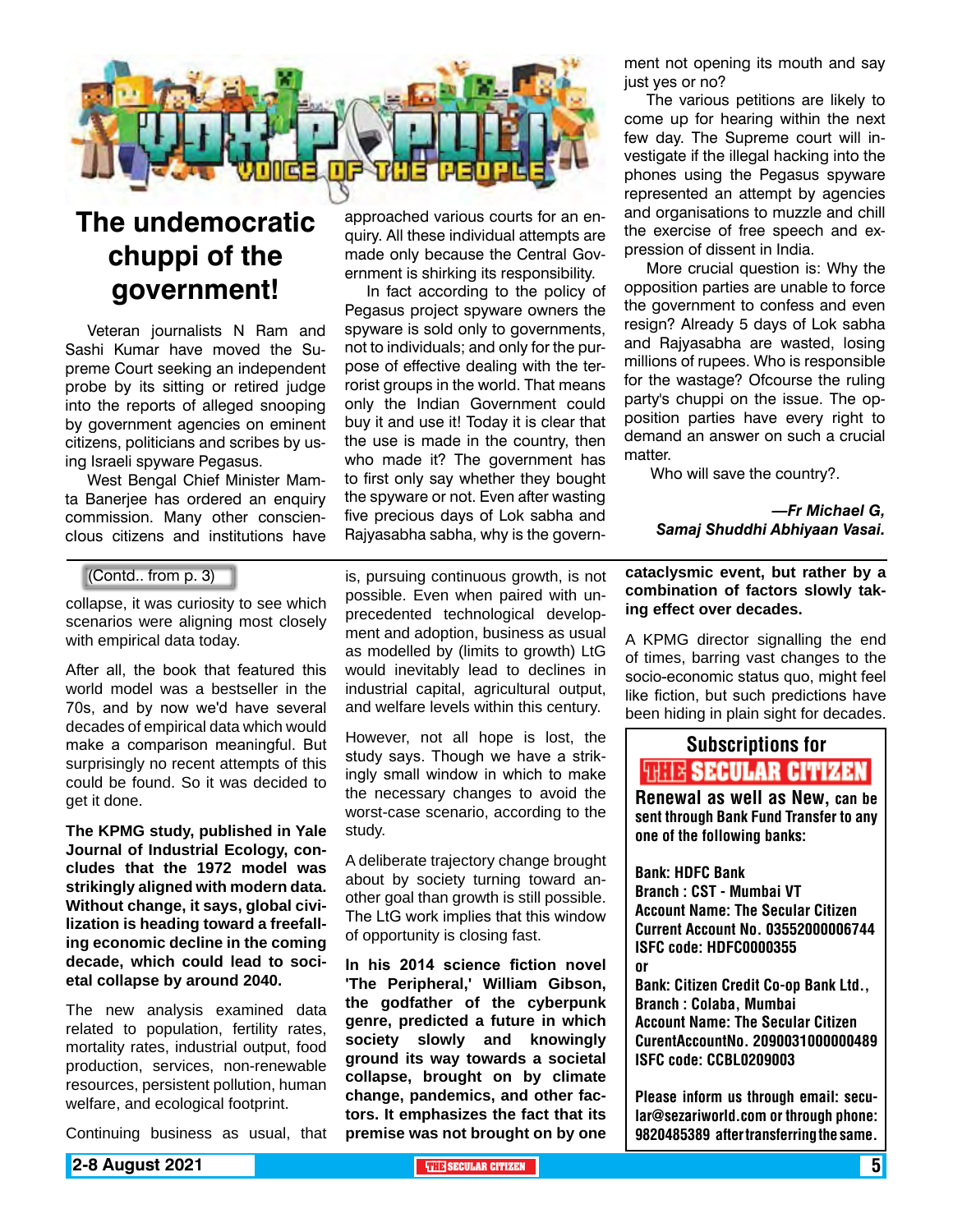# **Joseph 'Kaka' Baptista was also a part of India's freedom struggle**

**The legendary quote "Swaraj is my birthright and I shall have it" is often attributed to Lokmanya Tilak, a stalwart of the Indian Independence Movement.**

 Joseph Baptista was also a part of the Indian freedom struggle.

 However, there is a growing consensus that it was not Lokmanya Tilak, but Joseph Baptista, his close associate and fellow freedom fighter, who coined the phrase.

 Born on March 17, 1864, to an East Indian (Marathi Christian) Catholic family in Mumbai (Bombay, then), Joseph Baptista, popularly known as 'Kaka', attended St. Mary's School in Mumbai, before joining the College of Engineering in Pune.

 It was Dadabhai Naoroji, who first took notice of his oratory and leadership skills and urged him to sail for the UK to study politics and law. He eventually pursued his Political Science and Law degree from Fitzwilliam College, University of Cambridge.

During his time there, he came

across the Irish Home Rule movement, which sought selfgovernment for Ireland within the UK.

 The movement left a real impression on Baptista, and he began to envisage the same for India. Tilak, who was already an early prominent leader of the freedom move-

ment took to Joseph Baptista's ideas and the two grew to become close associates.

 It was also Joseph Baptista who played an integral role in helping Lokmanya Tilak launch the Sarvajanik Ganpati (public Ganpati celebrations) --- an attempt to utilise community gatherings to mobilise support for the freedom movement.

 In 1901, Joseph Baptista joined the Bombay Municipal Corporation



(BMC), an agency he served for the next 17 years. During his tenure in the BMC, Baptista successfully pushed for reforms which would allow taxpaying tenants in the city to cast their vote for the municipal elections.

 Both as a lawyer and labour leader, he fervently took up the cause of bluecollar workers in the city, including mill workers and postmen, among others. However, he had other high-profile

> clients as well, including Lokmanya Tilak, whom he defended in 1907 against charges of sedition and Vinayak Damodar Savarkar, "for whom he demanded an open trial to assure the dignity of fundamental rights."

 In 1925, Joseph Baptista was elected as the Mayor of

the Bombay Municipal Corporation, a post he held only for a year.

 Although he was a god-fearing Catholic, he wasn't fond of mixing religion with politics. On certain occasions, he even disagreed with his community particularly on the question of separate electorates for Indian Christians.

 "I thoroughly disapprove of separate electorate for Indian Christians in water-tight compartments," he once said. His advice to the community was

for greater integration into the mainstream since he knew at the time that it was too small to survive on its own.

 Five years after he was first elected as the Mayor, he passed away due to heart problems.

 After his death, Dr. D.A. D'Monte, one of the mourners, told the 'Times of India' in 1930, "His (Baptista's) friends knew that he was a man of Hindustan, a typical Maratha, and that this meant (he was) too large to be limited to his immediate surroundings."

 Today, Joseph Baptista's body remains buried in the Sewri cemetery. The Joseph Baptista Gardens in South Mumbai, that are locally known as the Mazagaon Gardens was named after him.

 In its obituary for this leading light of freedom struggle, the 'Times of India' wrote in 1930, "He (Baptista) will be remembered more as a protagonist of home rule for India, a man who sang that slogan almost a generation before it became really popular."

 For the longest time, there was no concerted effort to keep his memory alive with possibly the exception of a book by K.R. Shirsat titled 'Joseph Baptista: The Father of Home Rule in India.'

 However today, the East Indian community in Mumbai have started the 'Kaka Baptista Project' to raise awareness about the contribution of this great leader. We also have a museum in Manori named after him as the 'Kaka Joseph Baptista East Indian Museum'.

 Called the Kaka Joseph Baptista East Indian Museum, this villa-turnedinto-a-museum has the East Indian elements. The people belonging to the East Indian community have contributed clothes, household items, artifacts and more to make this museum what it is.

 The entry to this museum is for everyone, no matter what community or religion they belong to.

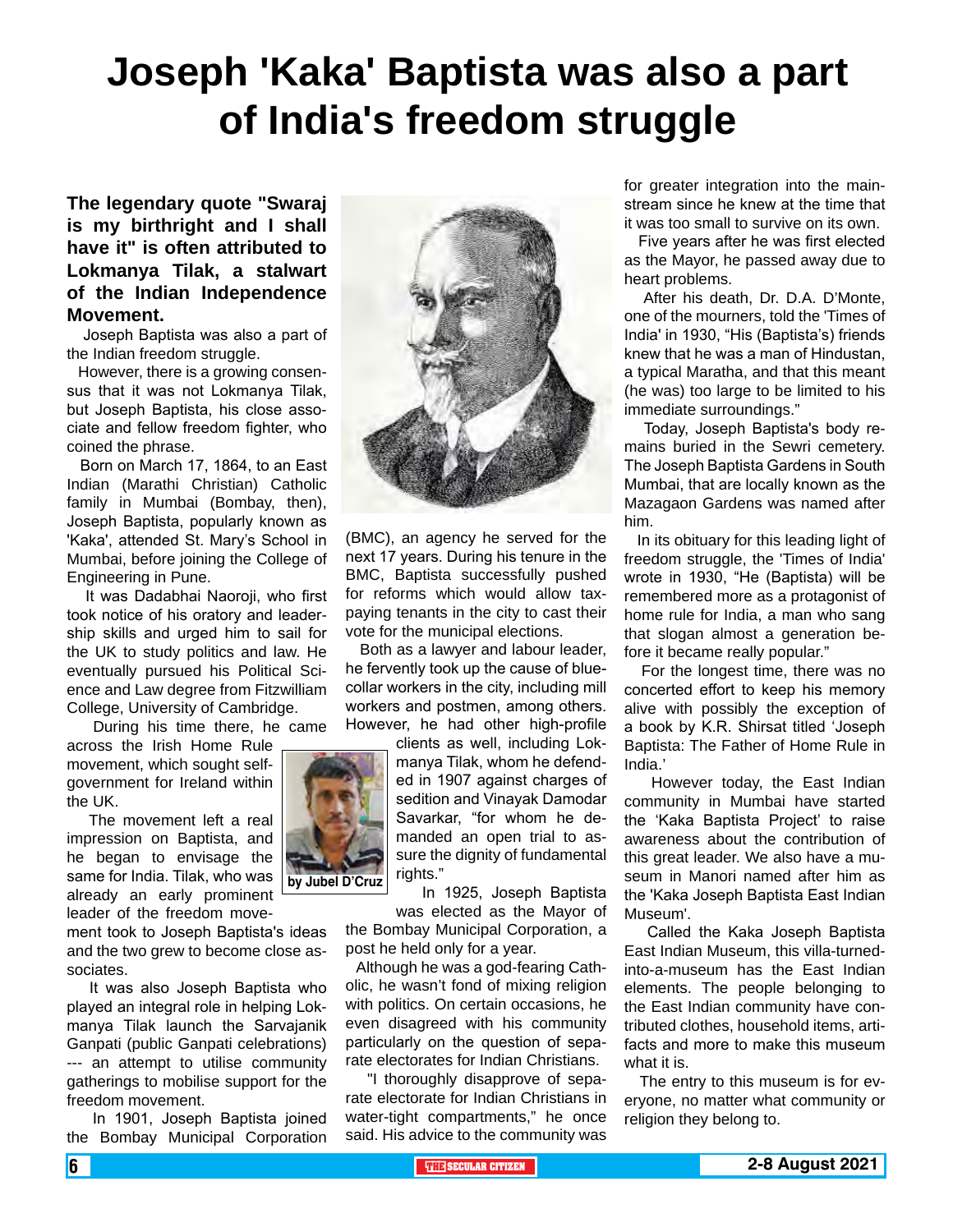## **Clear Fr. Stan Swamy Of Deshdroh!**

group of respectable citizens<br>from all ranks and files have<br>orable Khasdar. Shri Sharadfrom all ranks and files have written a letter to Hon-

orable Khasdar, Shri Sharadchandra Pawar Saheb, President Rashtrawadi Congress, requesting him to help them 'at least posthumously to clear Father Stan Swamy of stigma of *Deshdroh.*



Panjabrav Mudhane President Jay-Hind Sainik Samstha, Mr. Janardan

Jangale, President Teachers Democratic Front, Fr. Michael G. Director Samaj Shuddhi Abhiyan and many others. Mr. Sharadchandra Pawar must understand the positive understanding of the Sedition Act in the judicial circles today and support the cause of Fr. Stan.

On Monday 19 July the honourable judges S. S. Shinde and N. J. Jamdar of Mumbai High Court while hearing posthumously a review petition on Fr. Stan's request for medical bail, spoke in praise of Fr. Stan's social work and expressed their regrets over the activists who languish for years in prison without trial! They stressed the right of every citizen to have fast trial! We must question the need for the continuance of Section 124A — a colonial provision which was used to jail the Mahatma — in the law books of a modern democracy.

Let us wish the signatories of the letter to Mr, Sharad Pawar a success! May we hear Fr. Stan honoured with a national award!!

*Inquilab Zindabad!*

# **Matrimonial Proposals**

#### **Proposals are invited for**

**Mangalorean RC Bachelor, 31 years belonging to a highly educated and very affluent family with interests in healthcare, agriculture and many other sectors, Tall, Fair, Handsome, Holding Doctorate, managing the family business in Karnataka State. (REF:MM104)**

**40 years Mangalorean bachelor doctor (Ph.D) Ht. 6' Wt. 75 kg Fair., Hadsome. no bad habits. High affluent society well connected. Belongs to highly placed business family in Mumbai (REF:MM103)**

**27 years Mangalorean spinster C.A., Ht. 5'.5" Wt. 50 kg Fair., Beautiful. well cultured. Affluent society. Belongs to established business family in Maharashtra (REF:MM105)**

**28 year Mumbai based Goan Roman Catholic Bachelor, Ht. 5' 10", Wt. 72 kgs, Wheatish Complexion, Edn. B.Com., Profession : a Banker (REF:MM109)**

**Vasai based affluent business family R.C. East Indian Spinster, 33, years Ht. 5' 2", very beautiful and pretty. MS General Surgeon, Doctor by profession. (REF:106)**

**Mumbai based now in Dubai Mangalorean Roman Catholic Spinster, 33 years, Ht. 5' 7", Fair Complexion, Edn.** 

**BMS, profession: a Senior Merchandiser (REF:107)**

**Mumbai based Mangalorean Roman Catholic Spinster, 29 years, Ht. 5' 4", Wt. 72 kgs, Wheatish Complexion, Edn. B.Com., C.A., Holding a managerial post. (REF:108)** 

**Mangalorean RC Spinster, 34 years belonging to a highly educated middleclass family based in Mumbai Ht.5'.4" Wt. 78 Kg. Fair Qualified B.E., (EXTC) M.S. Consultant by profession (REF:FM109)**

**Mangalorean RC Spinster, 31 years Ht. 5".7" Wt. 69 Kgs, Fair. Mumbai based M.Sc., Clinical Research. Profession : Business Process Lead in MNC (REF:MM104)**

*Those interested in this proposal :*

- **•** Registered members of Royal Christian Family can just email us mentioning the respective ref. no. and your registered no.
- **Non registered Grooms or Brides** are requested to upload your profile at our website www.royalchristianfamily.com and contact us on our email: royalchristianfamily@gmail.com mentioning the respective ref. no. along with your registered ID.

#### Missionary. He spent more than 40

Swamy was an *ahimsawadi* Christian

We all know that father Stan

years of his life in the liberation work of the *adivasi samaj* of Jharkhand. Yet he was branded as a Maowadi, an anti-national with the help of a digital racket. It was cunningly achieved by inserting a virus into his computer through an email and then floding Maovadi material through following emails! With that material he was accused of plotting against the present central government and even to kill the Honorable Prime Minister Mr Narendra Modi!

The letter further says, *"By now even International investigating agencies have proved that these are false allegations made not only on Father Stan but other 16 activists who are arrested in connection with Elgar Parishad and Bhima Koregaon event and are being rotten in prison of Taloja."* The group is planning to approach first the Home Minister Shri Amit Shah with the request.

The signatories are all 'lovers of free India and the Indian constitution' wanting to fight in the freedom fighters' spirit of Father Stan, who sacrificed his life for the freedom of Jharkhand Aadivasi Samaj.' The letter ends with a vow: *"We shall fight both, in the court and at the door of the government to prove that Father Swami was not a Deshdrohi but in fact he was a Deshbhakt!*

The letter is signed by eminent citizens like Mr. Noel Salve, the formers state secretary of Maharashtra Pradesh Rashtravadi Congres, Mr.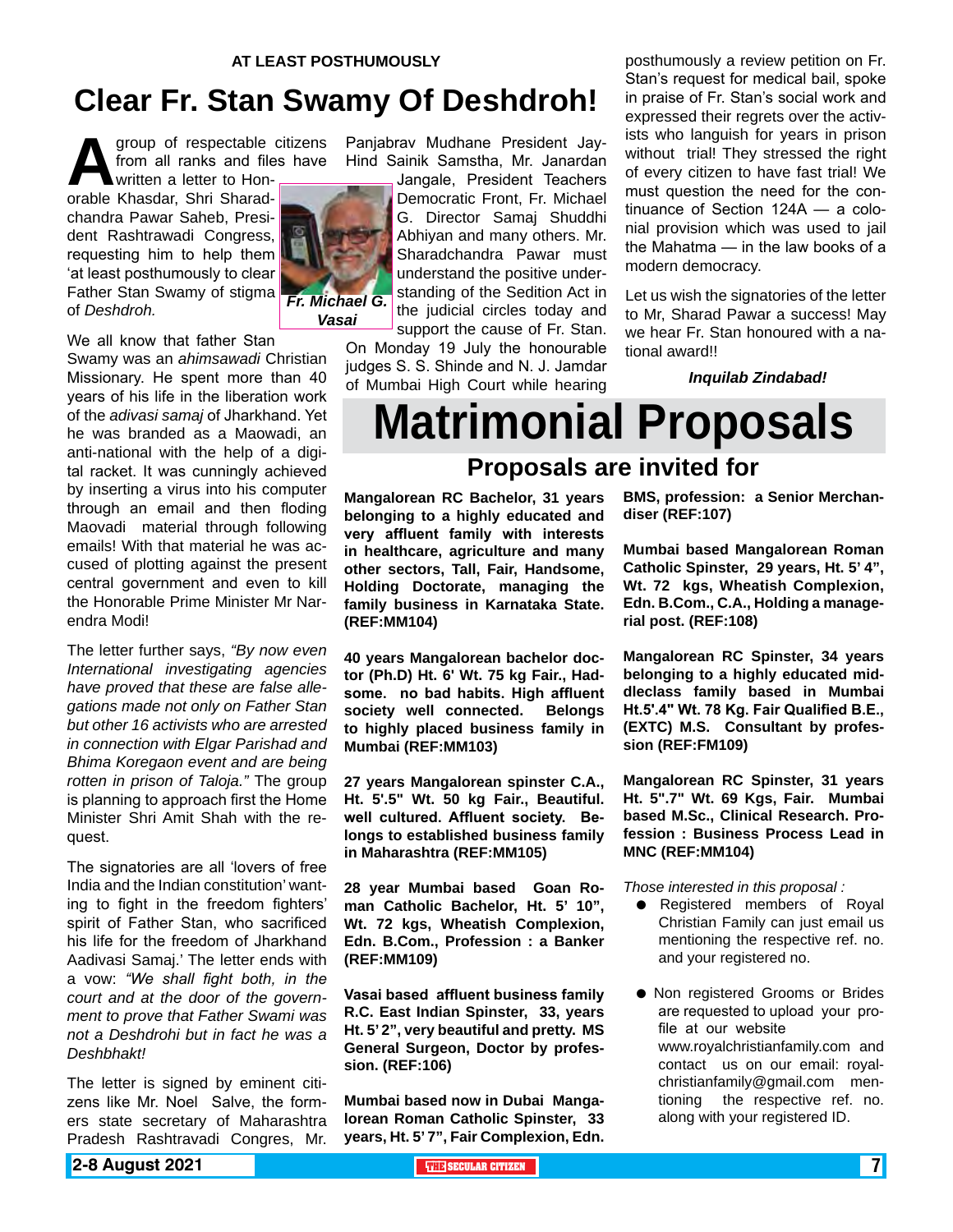# **Custodians Of What Tradition?**

**The magician was dressed in flowing robes. He had his back<br>to the audience. He claimed to<br>be an alchemist that could change** .flowing robes. He had his back to the audience. He claimed to be an alchemist that could change lead into gold – transubstantiation. In between his secret mumbo-jumbo he would suddenly turn around to face his audience, raise his arms, with his index fingers touching the thumbs, as in a yogic posture. "Abracadabra" he said. "So be it", said the audience, in awe struck admiration. With a flash of his fingers, a la Sai Baba, he brandished a shiny gold object. Nobody dared question the magician's claim of transubstantiation!

I was just seven years of age when I was packed off to a prestigious boarding school in the hills. Since my voice was a tad better than that of a croaking frog, I was never in the choir; so I was often assigned to be an altar boy, a role that I cherished. As such, I was

really up close to the school chaplain, a hoary old Italian Capuchin. There he was in his flowing robes, with his back to all of us. He would occasionally whirl around to say a hurried "Dominus Vobiscum", to which we altar boys would dutifully reply, "Et cum spiritu tuo". We did learn a few more Latin responses that have now fad-

ed from memory. Then came the finale – the transubstantiation; bread and wine becoming the body and blood of Christ. Amen (so be it).

These thoughts came to me as I read the vociferous objections of retired Cardinal Zen of Hong Kong and American Cardinal Burke, to the latest Motu Proprio (of his own accord/volition) by Pope Francis, having the Latin title "Traditionis Custodes" (Custodians of Tradition). What is the hullabaloo all about?

Pope Francis issued this on 16th July, imposing restrictions on what has been incorrectly referred to as the

Latin Mass. This is a gross distortion of truth. The restriction is not on celebrating the Mass in Latin. He probably does so everyday in Rome. It is on the version known as the Missale Romanum that had been edited (revised) by Pope John XXIII in 1962 (MR62). This was possibly at the beginning of the Second Vatican Council (1962-65).

Post Vatican II, Popes Paul VI and John Paul II had revised the liturgical books in conformity with Vatican II teachings, coming into effect in 1970. These venerable popes had banned the use of MR62 and had to face stiff opposition from the likes of arch conservatives Abp Marcel Lefebvre and his Pius X Society.

Opposition to change is intrinsic to human behaviour, and the Catholic Church is no exception. Jesus himself had forewarned that his words and ac-

> tions would result in division/ polarisation (cf Lk 12:51).

Unfortunately, as in several other spheres, the Eurocentric previous Pope Benedict XVI chose to turn the clock back. In 2007 he had issued a document "Summorum Pontificum" that snatched away the authority of bishops/ parish priests, stating

that they were obliged to comply with requests from the laity for the celebration of MR62. This resulted in arch conservative and well-heeled parishioners in the USA, France etc demanding the celebration of MR62; and even the establishment of separate parishes for the same. This was not just a piquant, but a potentially dangerous, situation.

Pope Francis has merely sought to restore parity consequent of the blunder committed by his predecessor. He has not "banned" the MR62, as is loosely being reported in the Catholic and mainstream media. He has merely imposed reasonable restrictions on the same.

In the Vatican II spirit of collegiality with bishops, he has delegated this authority to the diocesan bishops, to be exercised at their discretion. So what are the likes of Zen and Burke grumbling about? Do they have some other sinister agenda?

Pope Francis states that consequent to Benedict's document, the Congregation for the Doctrine of the Faith sent out a questionnaire seeking a feedback on the celebration of MR62. The present Motu Proprio is a result of those findings. Besides delegating authority to the diocesan bishops, Francis specifies that even where MR62 is permitted, the scripture readings should be in the vernacular, not in Latin. Can any sensible person find fault with that? Let us also remember that Jesus himself, at the Last Supper, spoke the language of the people. He would not even have known how to speak in Latin! Francis also warns bishops to not allow any more groups or parishes for celebrating MR62.

Pope Francis, as also earlier Popes Paul VI and John Paul II, had discontinued MR62 as it was not in consonance with the ecclesiology and liturgical reforms of Vatican II. I contacted a senior theologian, but he expressed his ignorance on the subject. I then contacted a senior liturgist. Unfortunately, he neither responded to my email or phone calls. As a layman I am therefore unable to enlighten my readers further, nor can I fathom the opposition to this act of Pope Francis.

But we get a hint of it from a learned writer in the journal La Croix International, published from Rome. Rev Jean-Francois Chiron, professor of theology at the Catholic University of Lyon, France, in his article "The church is not an archipelago" on 22/7/21 says that "There is nothing more bitter than liturgical controversies … With just the





by chhotebhai \*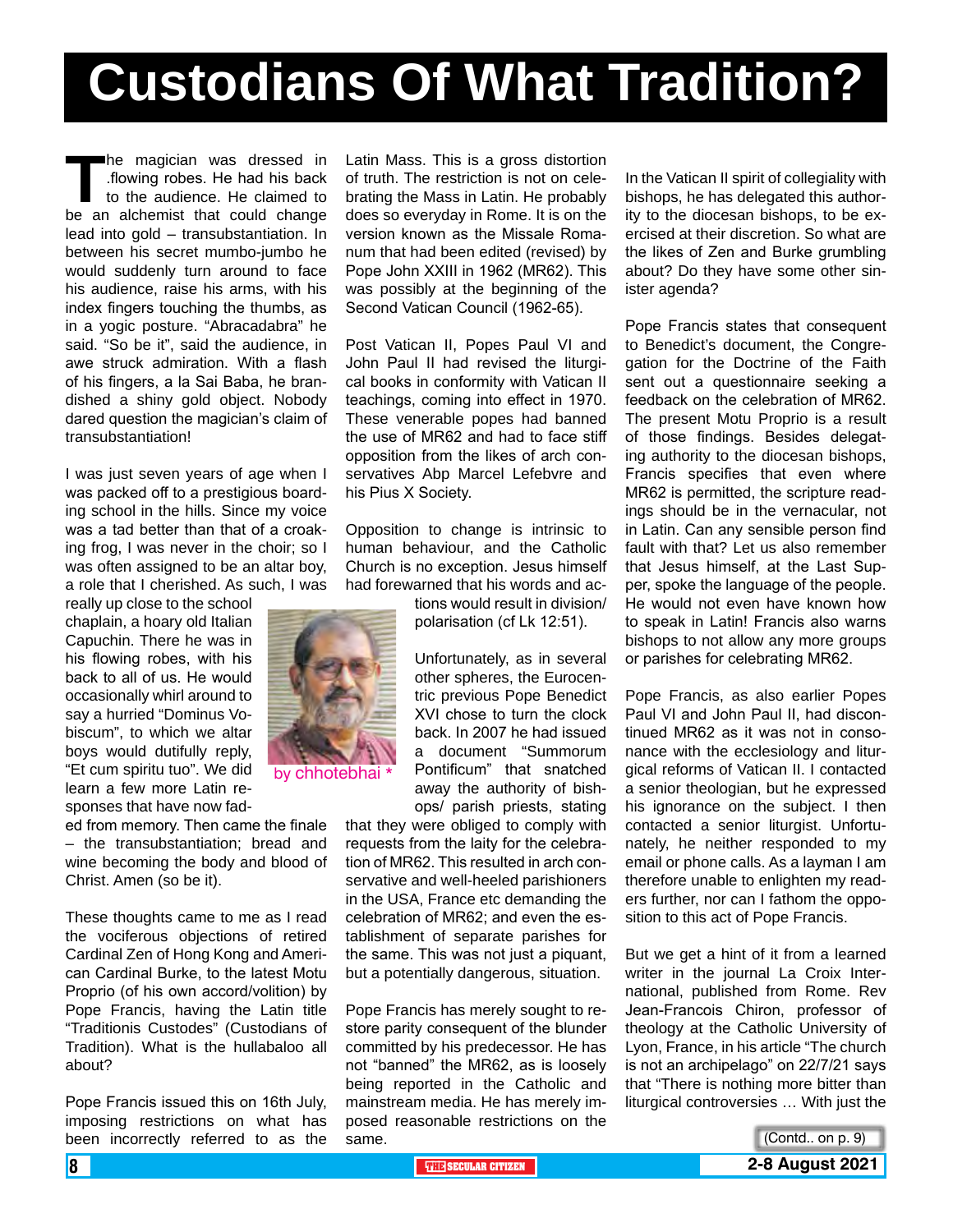#### (Contd.. from p. 8)

slightest bit of irrationality things can go to extremes". In layman's language this means going off on a tangent. For a space scientist it would be like a space craft losing its elliptical orbit, and going off into outer space!

Chiron says that "by changing the rules of the game, Francis intends to limit the proliferation of celebrations that do not comply with the post-Vatican II liturgical reform". It seeks to curb those people who "are in a militant, if not proselytizing frame of mind". Francis is unequivocally stating that the "Vatican Council II is not optional". Benedict tried to indicate that "an entire part of the work of an ecumenical council could be optional". In contrast, Francis asserts "that attachment to the unreformed rite is a challenge to Vatican II".

Chiron further says that in his native France proponents of MR62 "often include hymns from the 1880s such as – Catholics and French Forever"; a form of militant French Catholic nationalism. This echoes Donald Trump in the USA, and the BJP in India. It is right wing nationalism garbed in religion. It is an open secret that several cardinals, bishops and priests in the USA are dyed in the wool Trump supporters who are inimical to Joe Biden, despite him being a devout practicing Catholic. (This issue merits a separate article).

The MR62 is often referred to as the Tridentine Mass, deriving its name from the Council of Trent (1545-63). This Council was in response to Martin Luther's Protestant Reformation in 1517. This 18 year long Council spanned the terms of three popes – Paul III, Julius III and Paul IV. Paul III convened the Council of Trent in modern day Austria. Notably, none of the three popes actually attended the Council. Worse still, Cardinal Fernesse, aged 66, who took the name of Paul III, had an illicit family of five children, the product of concubinage in his early years!

In his recently published 900 page tome "Seven Baskets Full" on the evolution of the Holy Eucharist, Dr Subhash Anand, professor emeritus

of the Papal Seminary, Pune, makes some pertinent observations on the Council of Trent. He says that in its thirteenth session held on 11/10/1551, the Council discussed the Eucharist and transubstantiation. He writes that "the Council claims that its teaching on transubstantiation has ever been a firm belief in the Church of God". However, "It will be almost impossible for historians to critically substantiate this claim of Trent". He compares it to looking for a needle in a haystack.

Anand goes on to say that there were hardly sixty signatories on important legislation. Two thirds of those present were Italian, and the rest were mostly Spanish. He therefore avers that "Given this poor attendance, there are very serious reasons to question its teaching authority in matters doctrinal". He claims that Trent was "not an ecumenical council … but a provincial council of the Latin Catholic church". He goes on to say that "provincial councils do not have the competence of defining dogmatic truths. This is the prerogative only of ecumenical councils". Most church historians are of the view that Vatican II was probably the first true ecumenical council of the universal (catholic) church.

Perhaps this will help us better understand why Pope Francis has clamped down on the Tridentine Mass MR62, and is pushing ahead for the reforms of Vatican II. All those who profess to be "Catholic" should support this wisdom and action of Pope Francis who is only following in the footsteps of his predecessors, Popes Paul VI and John Paul II. This includes Cardinal Oswald Gracias, the CBCI President and a member of Pope Francis' charmed inner circle.

Let us too, in turn, be the proponents of truth and not blind adherents to infructuous traditions. The liturgy, after all, is not a magic show, but a reflection of our life and faith in Jesus who celebrated the Last Supper, sitting (not standing), facing his disciples, his betrayer included, after having humbly washed their feet. Coming to think of it, if the Eucharist is not preceded by the washing of the feet (humble, unconditional service) then it gets reduced to the magical mumbo jumbo of the alchemist. How can the bread and wine be transubstantiated if we are not simultaneously transformed?

*• The writer is the Convenor of the Indian Catholic Forum*

# **For all your Printing needs under one roof**

**Books, Folders, Magazines, Office stationary, Leaflets, Handouts, Reports, Cards, Presentations, Religious readings, Designing, Ad designs, Packaging boxes, Cartoons, Exhibition displays, Product Marketing promotional innovations.**

> *Contact:* **The Secular Citizen Tel.: 9820485389**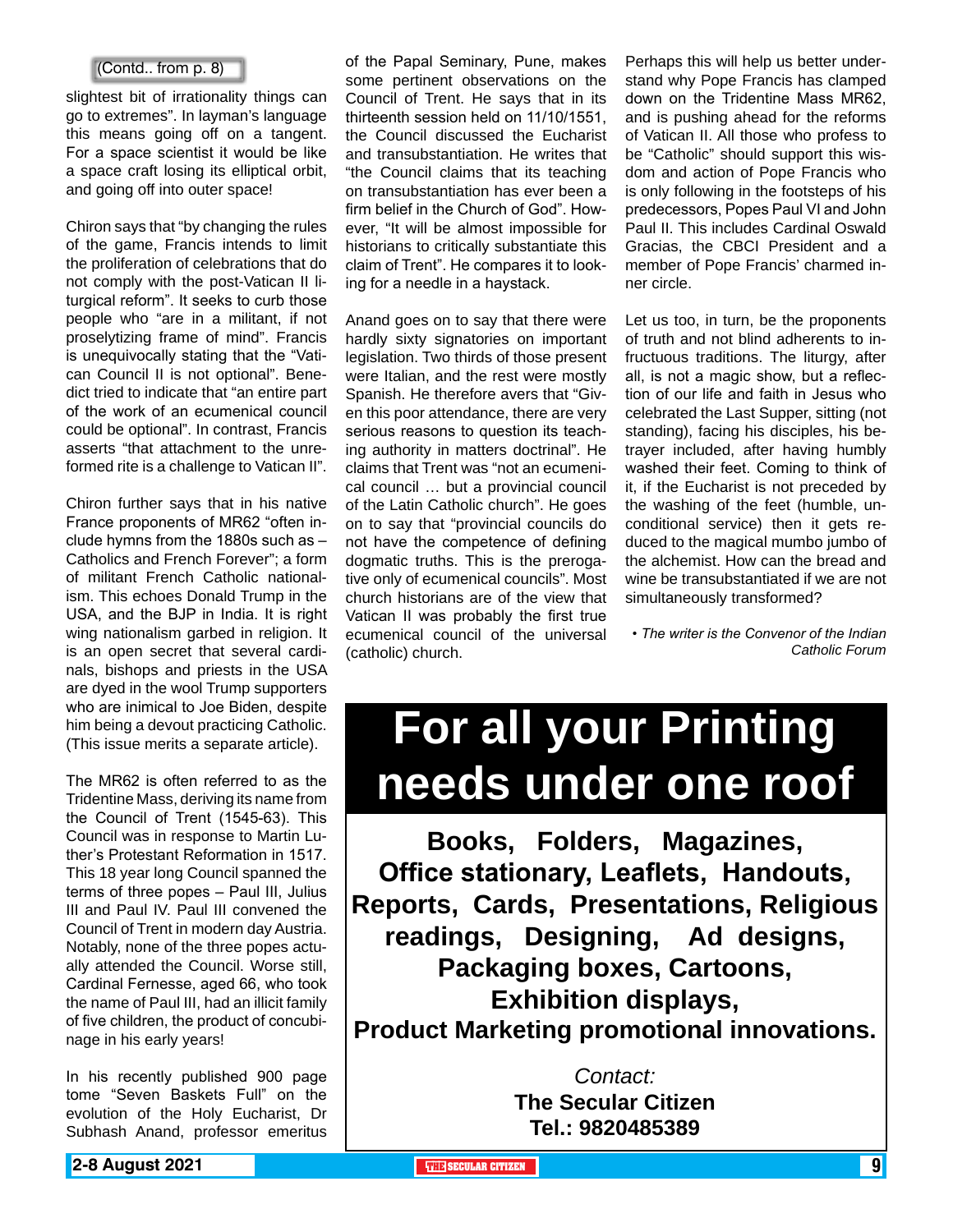

The visible spectrum consists of<br>
white light which is a combina-<br>
tion of seven main colours called<br>
'VIBGYOR' which stands for the cowhite light which is a combination of seven main colours called lours Violet, Indigo, Blue, Green, Yellow, Orange and Red. These Colours, depending on the colour and intensity have deep psychological effects on a person's moods and hence have to be used sensibly for creating a good, positive environment. The effect of colours has been explained under Vastu Colours of a House.

In climatology, heat and light are intrinsically linked. Blind belief in looks and sometimes in light has led people to have big windows, resulting in heated-up interiors. Incidentally, one major shift in Indian buildings has been

from small wooden windows to large sheet glass windows, without considering why small openings were provided for centuries, nearly all over India. During Covid19 time, we look for more fresh air and sufficient sunlight,

which will one way provide much needed relief to break the pandemic barrier.

In the northern hemisphere, the sun is always to our south. That means that whichever wall is facing south will receive the most sunlight. To maximize the sun use, place the longest side of your house facing south. Typically a south-facing home gets sun for most of the day, especially at the front of the house, and is therefore usually brighter and warmer.

In urban contexts, it may be easier to employ skylights with adequate hot air vents. However, among the best ways to get light without heat is the idea of an internal courtyard with minimal openings to outside – no glare, equal distribution of light and cross ventilation, all together. No wonder, our forefathers realised this and lived in courtyard houses. We need to modernise this concept for application today.

Verandahs, vegetation, designed roof overhangs and such others are necessary. Among the problem fronts is the western facade, which receives solar energy during afternoon hours, heats up, conducts it inside and makes the

> indoor warm during the evening and night, just when we need to use them most. There are many ideas like tilting the building to best orientation, using materials with thermal mass or designing the type of opening which help in mitigat-

ing heat due to solar radiation.

On an average, from 10 a.m. to 3 p.m., there is maximum heat gain through roof conduction and oblique light penetration through the windows. During other times, light and heat enter through wall openings more directly. Appropriate shading of openings using khas khas, staggered walls, fins, roof overhangs and such others need to be employed. On a daily calculation, maximum heat gain comes from the roof; hence it should be properly designed and treated.

The invisible spectrum flanks the visible spectrum on either side and consists of the Ultra Violet (Chemical) Spectrum and the Infra Red (Thermal Heat) Spectrum. The Ultra-Violet (UV) rays have a shorter wavelength than the visible light rays and are invisible. They kill bacteria and aid in the synthesis of Vitamin D in our bodies. The InfraRed rays have a longer wavelength than the visible light rays and are also invisible. They are the cause for the heat of the sunlight. Vastu Shastra has a scientific basis. It is therefore worthwhile to understand the importance of these Vastu factors, their positive and negative effects on Man and how the positive effects can be used to advantage in the design of his dwelling.

North- or north-east facing properties are considered the most desirable because they get the most direct sunlight through the day, especially in winter when the sun is at its lowest. In an urban area where sunlight is at a premium, this can make a world of difference. One of the most important energy efficiency factors in any home is its orientation. Believe it or not, how a house is oriented in relation to the sun can have a dramatic impact on heating and cooling – the largest energy contributor in most homes.

The physical and psychological benefits of appropriate amounts of natural sunlight are now undisputed. There are too many positive aspects of natural light to overlook. The question is no longer are the sun's rays healthy but rather how to get as much of that healthy natural light into the residence so that all kinds of good things can happen. Natural lighting is a magnificent benefit provided by nature. Anything that reduces the burning of fossil fuels to produce electricity is a benefit to the environment. By increasing our home's exposure to the sun with modern, thermal, energy efficient windows and doors, creates a healthier, happier, more comfortable and more sustainable home.

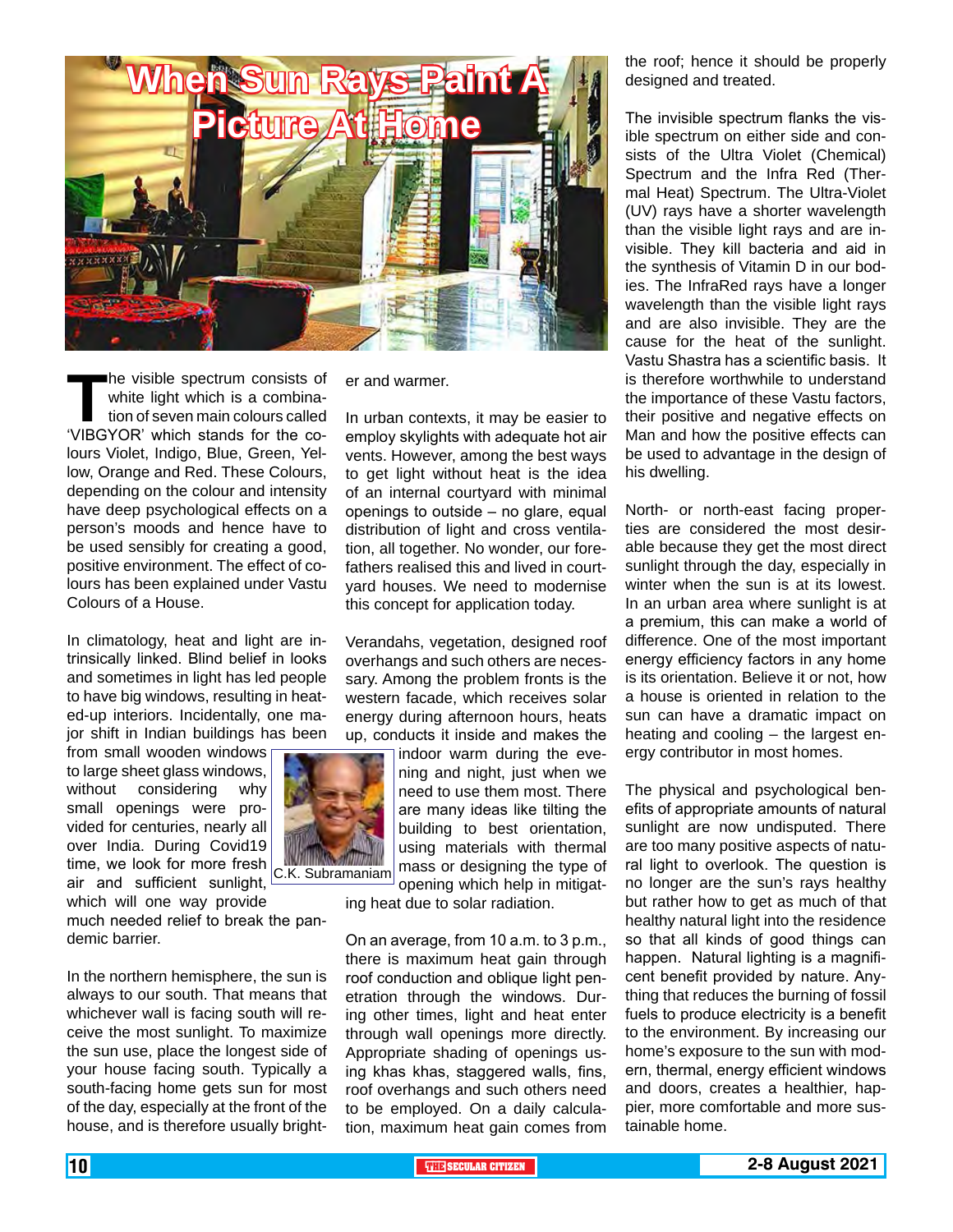### Ad. Rates for Thanksgiving

|                                             | <b>Colour</b>   | <b>B/W</b>     |
|---------------------------------------------|-----------------|----------------|
| <b>Favours granted minimum</b>              | <b>Rs. 800</b>  | <b>Rs. 500</b> |
| i.e. 15 words $+$ 1 block(1 photo of saint) |                 |                |
| each additional block                       | <b>Rs. 400</b>  | <b>Rs. 300</b> |
| <b>Holy Spirit Prayer</b>                   | <b>Rs. 1000</b> | <b>Rs. 700</b> |
| Other small prayers (upto 100 words)        | <b>Rs. 1000</b> | <b>Rs. 700</b> |

Contact: Tel.: +91 - 9820485389, 9820473103 The Secular Citizen,

99, Perin Nariman Street, Fort, Mumbai - 400001

#### **Prayer & Thanksgiving Prayer To The Holy Spirit (if you are in difficulty, You can say this prayer)**



HOLY SPIRIT, You who makes me see everything and shows me the way to reach my ideal. You who gives me the Divine Gift to forgive and forget all that is done to me and you who are in all the instances of my life with me. I in this short dialogue want to thank you for everything, affirm once more that I never want to be separated from you no matter how great the

material desires of this life may be I want to be with you and my loved ones in your perpetual glory to the end and submitting to God's Holy will

#### *—Urban Pereira, Chembur*



**Thanks to Sacred Heart of Jesus & St. Jude for the favours granted**



**May the Sacred Heart of Jesus be adored, loved, glorified & praised throughout the world now and forever. Sacred Heart of Jesus, have mercy on us. Sacred Heart of Jesus, Thy kingdom come. St. Jude worker of miracles pray for us. St. Jude helper of the hopeless pray for us. Amen.**

*Say this prayer nine times a day for nine days. — Sherwin D'Souza* **Inviting Proposals for Canada Settled Indian Christian Brides & Grooms**

#### **Grooms**

MC310508 - Age 39, Edn. BE/B.Tech. MC350723 - Age 34, Edn. B.Sc., Chef MC021335 - Age 46, Edn. BE/B.Tech. MC401574 - Age 30, Edn. BHMS/BAMS MC491764 - Age 31, Edn. MBA PGDM MC052036 - Age 32, Edn. BE/B Tech. IT MC192449 - Age 48, Edn. CA, CPA, CGA MC182574 - Age 34, Edn. BHMS/BAMS MC282592 - Age 34, Edn. BE/B Tech. IT MC152634 - Age 35, Edn. B Com. Banker MC172944 - Age 33, Edn. MBA PGDM MC112951 - Age 30, Edn. M Sc., EM

#### **Brides**

FC222510 - Age 30, Edn. MBA PGDM FC341589 - Age 29, Edn. BE/B Tech.IT. MBA FC171624 - Age 29, Edn. BE/B Tech FC211590 - Age 30, Edn. MBA PGDM FC172191 - Age 28, Edn. B.A. B.ED FC112265 - Age 28, Edn. BA FC152266 - Age 28, Edn. MA., HR FC152344 - Age 27, Edn. B Com FC162750 - Age 26, Edn. MBA PGDM FC260690 - Age 32, Edn. M.Sc., FC310734 - Age 47, Edn. MBA PGDM FC330899 - Age 32, Edn. M Sc FC321665 - Age 31, Edn. BCA/BCS FC192735 - Age 34, Edn. B Com FC162752 - Age 37, Edn. MA FC122963 - Age 35, Edn. BSc., Nursing

All are well-placed and holding good positions in Canada.

Their further profile, photos and contacts are available at Royal Christian Family

Those willing to settle in Canada after marriage can contact : **Royal Christian Family, Tel.: +91 - 9820485389 / 9820473103**

**2-8 August 2021 THE SECULAR CITIZEN** 11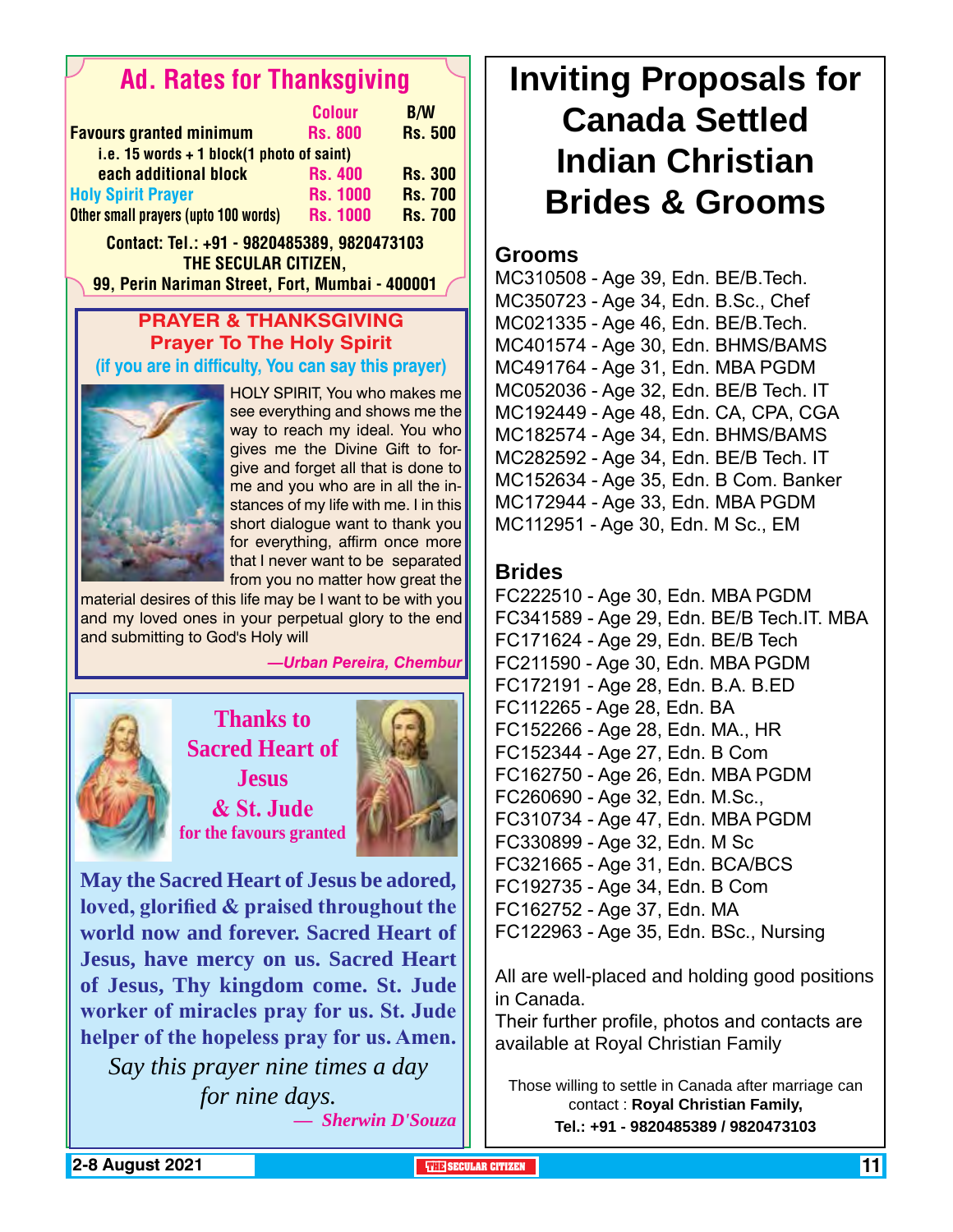Rajesh took a selfie with a pressure cooker on the stove. Put it on Face book with a query ...'wife is out for a few days, how to make tea and how many cooker whistles?'

He got many helpful replies.

Venku: Cooker comes with one whistle, why do you want more whistles?

Ramu: What a buffoon! you don't need a cooker to make tea, take a kadai.

Chethu: soak tea leaves in water for two hours, add milk and boil. One whistle is enough.

Sunny: whistle? Your head. Go near the window and whistle. Neighbour's wife might offer you one tea.

Siddu: Wife is out and you want tea? Are you out of your mind. Get soda and whisky, then whistle, I'll come.

\*\*\*\*\*

#### **Hyderabadi Hindi**

A Hyderabad school boy comes home crying --- Mother: Kaiku rota re? Son: Teacher ne mara merku. Mother: Kaiku mara terku? Son: Main murgi bola usku. Mother: Arre kaiku aisa bola re? Son: Kaiku bole toh? Har exam mein anda deti merku, isi liye.

--- Jubel D'Cruz

A Riddle

One day, a frog decided to reach

\*\*\*\*\*



#### **Wide Choice of Christian Brides and Grooms available** *Contact:*

**Royal Christian Family 99, Perin Nariman Street, 1st Floor, Nr. GPO, Fort, Mumbai 400001. Tel.: +91-9820485389 / 9820473103** Email: **royalchristianfamily@gmail.com** Website: **www.royalchristianfamily.com**



the top of a tree.

 All the frogs shouted at him saying, "It's impossible, It's Impossible…"

 But still the frog reached his goal. How?

--- Jubel D'Cruz

Answer: He was deaf and thought that the frogs were encouraging him to reach the top.

\*\*\*\*\* Stanley decided to lookup his friend Alf, who was a tight-fisted Yorkshireman. He found Alf at his bungalow in Huddersfield stripping the wallpaper from the dining room. Rather obviously, he remarked, "You're decorating, I see." To which Alf replied, "Nay Stanley lad, I'm moving 'ouse to Bradford<sup>"</sup>

I went in to a pet shop. I said, "Can I buy a goldfish?" The guy said, "Do you want an aquarium?" I said, "I don't care what star sign it is." \*\*\*\*\*

\*\*\*\*\*

A pirate walks into a bar with a steering wheel on his pants, a peg leg and a parrot on his shoulder. The bartender says, "Hey, you've got a steering wheel on your pants." The pirate says, "Arrrr, I know. It's driving me nuts."

\*\*\*\*\*

#### **Heard these?**

- She fell love with a mobile wala and now her number comes busy.
- She fell in love with an astronomer and now she finds fault in the stars.
- She fell in love with an architect and the foundation for the relationship was very strong.
- She fell in love with the ambulance driver and now he calls her siren.
- She fell in love with a writer and now everyone knows about her.
- She fell in love with a chef and she got roasted.
- She fell in love with a poet and their relationship went from bad to verse.
- She fell in love with a baker and he kept asking her for dough.
- She fell in live with a mithai wala and now she is a sweet person.
- She fell in love with an astronaut and now she is looking for space.
- She fell in love with a tailor and she got hooked.
- She fell in love with a salesman and now she gets cold calls.
- She fell in love with a plumber and never got choked.
- She fell in love with a photographer and got shot!
- She fell in love with a car mechanic and then their relationship had a breakdown.
- She fell in love with an electrician and got shocked.
- She fell in love with a crane operator and got let down.

--- Jubel D'Cruz

- \*\*\*\*\* A: Why are you crying?
- B: The elephant is dead.
- A: Was he your pet?
- B: No, but I'm the one who must dig his grave.

\*\*\*\*\*

Two goldfish in a bowl talking: Goldfish 1: Do you believe in God? Goldfish 2: Of course, I do! Who do you think changes the water? \*\*\*\*\*

- Customer: Excuse me, but I saw your thumb in my soup when you were carrying it.
- Waitress: Oh, that's okay. The soup isn't hot.

\*\*\*\*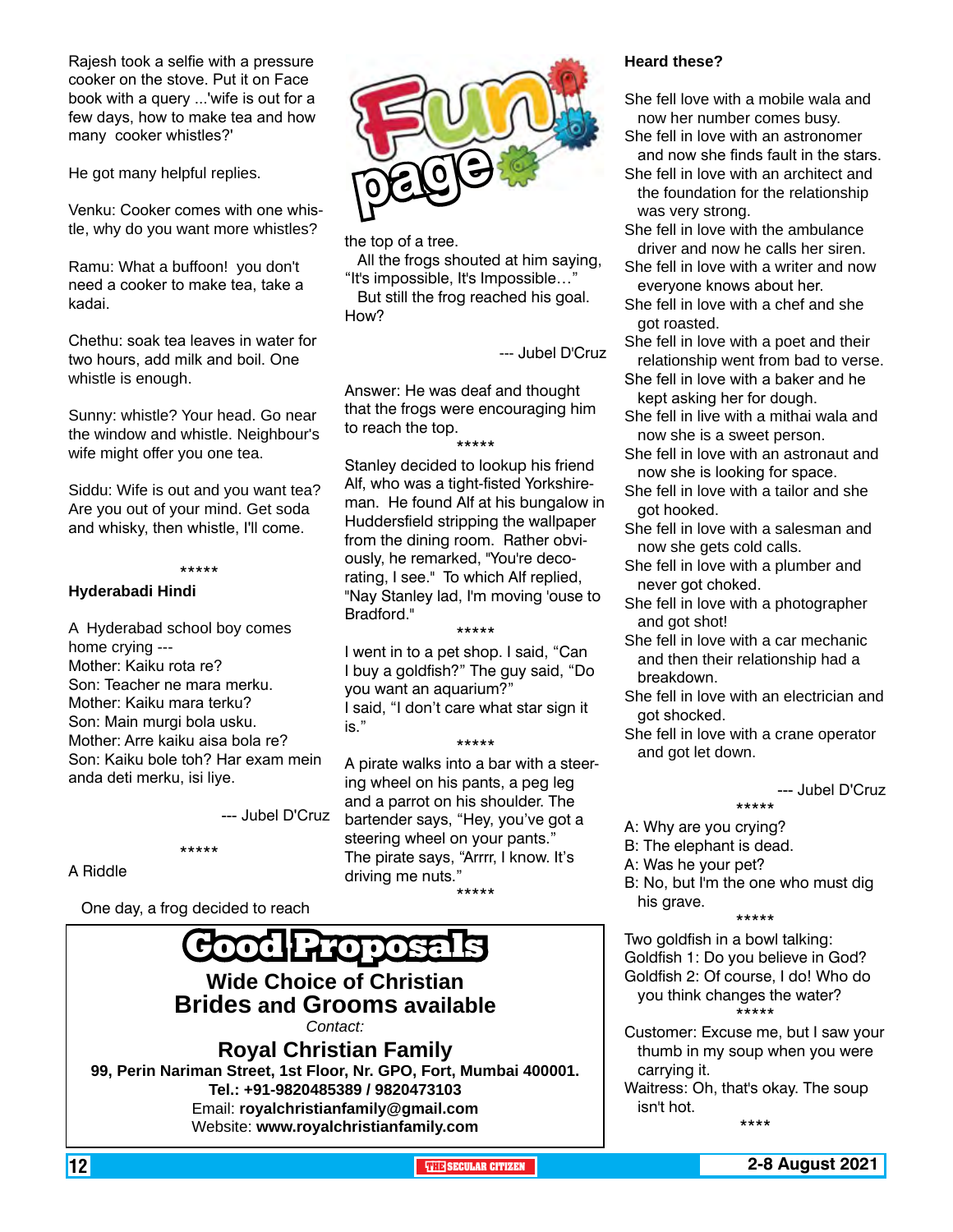

Friendship Day is celebrated on **Bhajiyas** the first Sunday of August, not just in India, but also in several other countries of the world. This year, it is being celebrated on August 1. The bond with friends is a strong one. Friendship Day is the perfect occasion to show your friends that you care for them and to remember the good times spent together.

 Friends are the lifelines in a person's life but they can have both positive and negative impact on people. It depends on the person how he/she is selecting his/her friends. If you are in a good company, you will be a successful person. A good friend can guide you whenever you are in a perplexed situation. He/she is the one who can show you the right path. He/she tells you not to go on the wrong track, so that you do not get in trouble.

 Moreover, if you are in a bad company, you will not be able to achieve anything in life. They will not correct you or guide you to go in the right direction. We should listen to our friends but we should not follow them blindly. Each person has a positive and a negative effect. So, it is totally our choice which way to opt.

 I would like to conclude by saying that --- A friend is noble, friendship is divine. A true friend is really a gift of God. There are instances of man sacrificing their lives for their friends. So, everyone should know how to choose a friend because if we have a good friend, we will be successful but if we are in a bad company, we will suffer in our lives.

 The glory of friendship is not the outstretched hand, not the kindly smile, nor the joy of companionship; it is the spiritual inspiration that comes to one when you discover that someone else believes in you and is willing to trust you with a friendship.

# **Moong Dal**



#### **Ingredients:**

1 cup yellow moong dal 3 green chilies, finely chopped 1/2-inch piece ginger, finely chopped A pinch of asafoetida (hing) 1 tsp whole black pepper 1 tsp coriander seeds Water as required Salt as required Oil for deep frying

#### **Method:**

- In a bowl, soak the moong dal for about 3-4 hours or overnight. Drain the water and add it to the grinder.
- Then add the finely chopped green chilies, ginger and a pinch of asafoetida (hing) to it.
- Also add water and grind it to a smooth paste. Remove the whole batter in a bowl.
- Coarsely crush 1 teaspoon whole black pepper and 1 teaspoon coriander seeds in a mortar-pestle. Add these to the ground moong dal batter. Add salt as required. Mix well and stir the batter vigorously for a few minutes.
- Heat oil for deep frying in a kadai. Once the oil becomes medium hot, drop the batter little by little in the oil.
- Depending upon the size of kadai, you can fry more or less bhajiyas at a time.
- Fry the bhajiyas till crisp and golden. You will have to flip them a couple of times for even cooking. Once done, remove them with a slotted spoon, draining as much oil as possible.
- Drain them on paper napkins to remove the excess oil.
- Serve the bhajiyas hot or warm with coriander chutney, tamarind chutney, mint leaves chutney or just plain tomato ketchup.
- ginger tea or masala chai can also be served with them.



*— Jubel D'Cruz*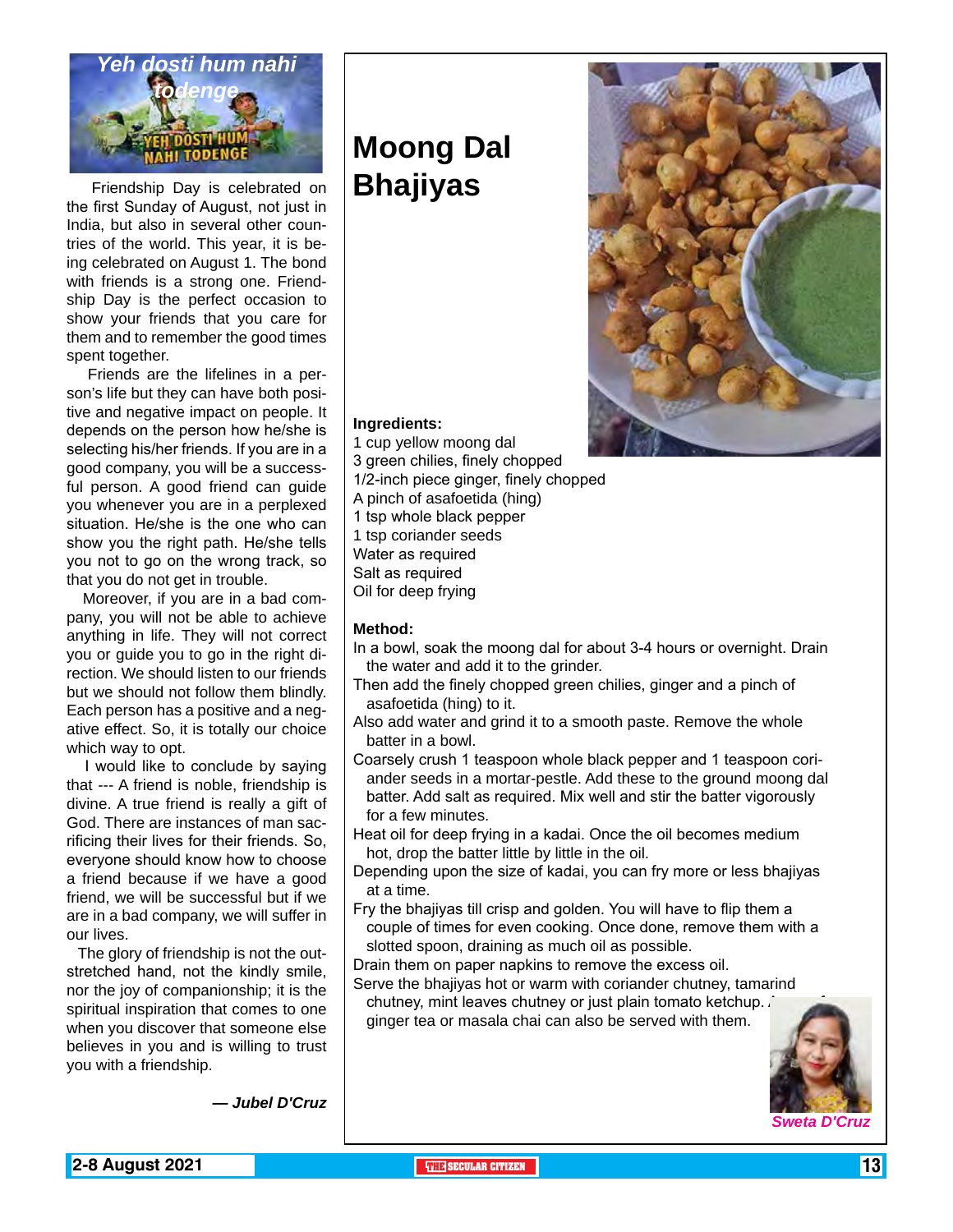# **'Friendship' the Litmus Test of Life**

30 July is 'International Day of Friendship'. It could also be called 'International Friendship Day' or 'World Friendship Day'. Further, 'Friendship Day' or 'Friend's Day' is a more simpli-

fied version of the same, too. While the day is celebrated on the same day in most of the countries, some countries celebrate it on different dates, like Bolivia on 23 July, Ohio on 09 April and Finland on 14 February. India celebrates Friendship Day on the first Sunday of August and this

year it falls on the first day of August, as well.

The original idea for a 'day of friendship' seems to have emerged from Joyce Hall, the founder of Hallmark cards, in 1930, who intended to cel-

#### **ISBN SECULAR CITIZEN**

News items, Articles, Stories, Opinions, interviews, Poems, etc. may be sent in -

on WhatsApp: +91 9820485389

Via Email:

secular@sezariworld.com news@sezariworld.com seculardivo@gmail.com

#### by Post

**The Secular Citizen** 99, Perin Nariman Street, 1st Floor, Fort, Mumbai 400001

ebrate friendship day on the 2nd day of August. 'Greeting card' was used as a medium of promoting friendship, rightly so. But, unfortunately, it was construed cynically by the public as

a money making exercise. Therefore, the idea did not take off. All the same, then on, the idea of a day to honour friendship through giving cards, flowers and wrist bands continued, though in a low key. It was adopted by a number of countries in Asia and exchange of gifts was

used for celebrating friendships.

There is another story behind this day, more substantial and productive. The idea of a 'World Friendship Day' was first proposed on 20 July 1958, by Dr Ramon Artemio Bracho, during a dinner with friends in Puerto Pinasco, in Paraguay. A medical doctor by profession, Dr Ramon believed that 'friendship is crucial in overcoming cultural, political and religious barriers among people around the world'.

This great thought, even though in the humble meeting of friends, gave birth to a 'World Friendship Crusade', which is an international civil organization that campaigns to foster a 'culture of peace through friendship'. This foundation promotes 'friendship and fellowship among all human beings, regardless of race, colour or religion'. Since then, 30 July has been celebrated as 'Friendship Day' in Paraguay every year. It has been adopted by several other countries, too.

Later, World Friendship Crusade proposed the day to the United Nations, which in its 65th session of the General Assembly on 27 April 2011 declared 30 July as official 'International Day of Friendship'. Accordingly, the Member States of the United Nations are invited to observe the International Day of Friendship in accordance with the culture and customs of their local, national and regional communities, along with activities for raising public awareness and education in the line.

Paraguay, the birth place of the idea of World Friendship day, has an interesting and creditable practice. On the eve of 30 July the game of the 'Invisible Friend' or Amigo Invisible is played, in which small sheets of paper with names are given to all members of a group and each of them secretly selects one and on 30 July gives a present to the person whose name is on the paper. This custom is practiced in both schools and workplaces in Asunción and other Paraguayan cities. Needless to state that present is given to close friends and loved ones, and celebrations often took place in common places, like bars and nightclubs.

Of late, with the growing popularity of social media throughout the world, there has been an increase in celebrating World Friendship day online as well as with community activities in local communities. These activities are geared towards bringing people of different backgrounds together. Various groups on the internet, social media, mobile phones, whatsapp and other portals cheer up social interaction and inter-personal connectivity unto greater socialization.

Well, so much for the origin and evolution of the day in question. As a matter of fact, human beings are social beings and it is the 'spirit of friendship'

(Contd.. on p. 15)



**14** THE RESERVE AND THE RESERVE ASSESSED AND THE SECULAR CITIZEN **THE SECULAR CITIZEN 2-8 August 2021** 

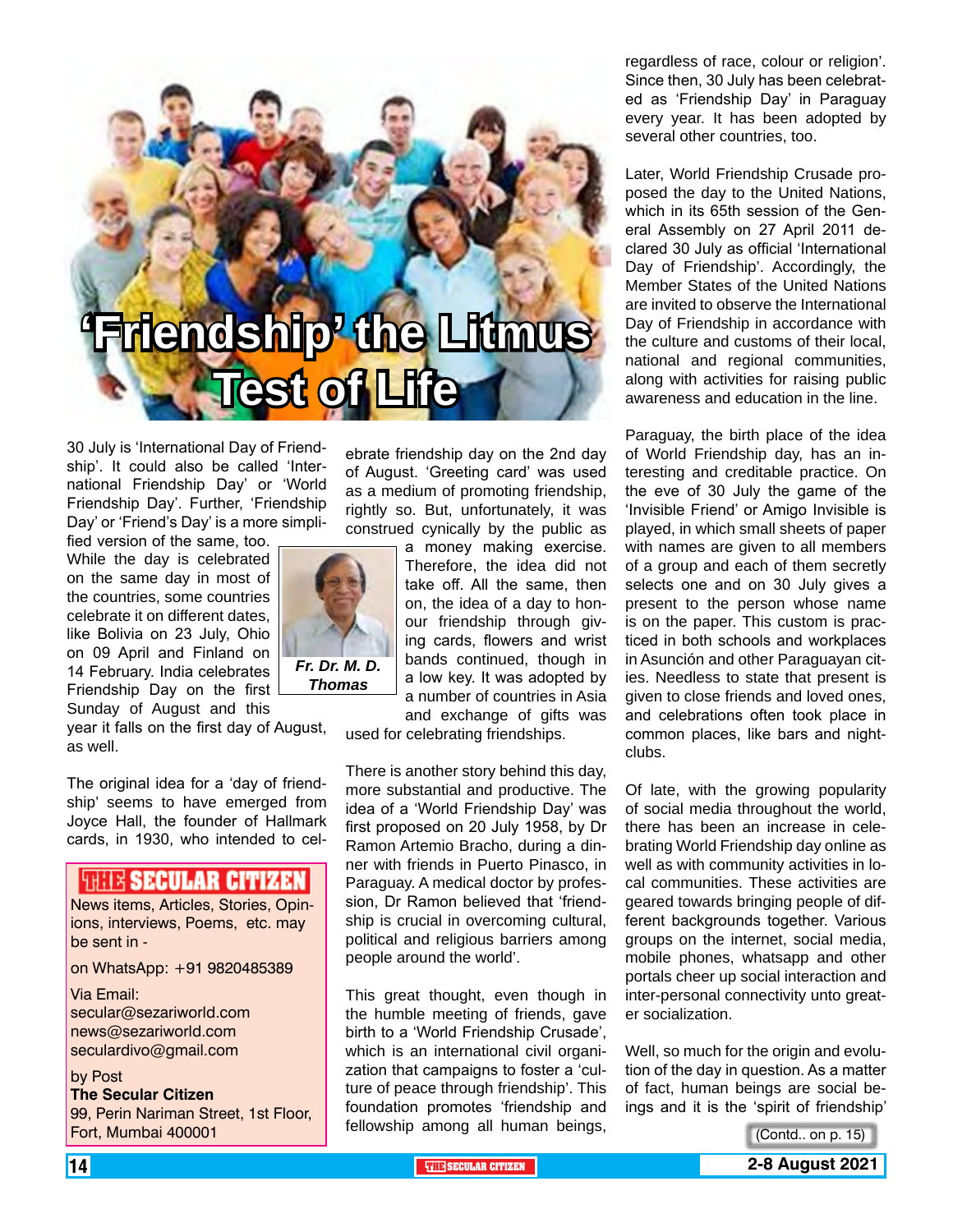that drives human life forward. That's why it could be said without any exaggeration that 'friendship' is 'the most beautiful relationship in the world'. It is because it is a relationship between people, who like each other and enjoy the company of each other. Friendship is an enduring affection, esteem, intimacy and trust between two people. This is a relationship that remains throughout the span of life of a person. It is the strongest form of inter-personal relationship, too.

As the age-old proverb goes, "a friend in need is a friend indeed". One who reaches out to you in times of need is a friend indeed, well, a friend in deed or action, too. In other words, friendship is tested in terms of one's capacity to abide by the other especially in his or her odds. True friendship is selfless and other-oriented. Even when the entire world has deserted you, if there is someone around you still, that is a friend worth the name. In spite of the fact that a genuine friend is a rare commodity in the selfish and utilitarian world of the modern times, friendship is precisely what sustains the human world even today and ahead, as well.



**Contact: Tel.: +91 9820485389**

There is a series of sayings that highlight the different aspects of friendship. One, 'life is to be counted in terms of the number of friends and not the riches and amenities of life'. Two, 'tell me who your friends are, I will tell you what sort of a person you are'. Three, 'similar seeks similar' and it is true that similar interests and aptitudes are vital in sustaining friendship. Four, if one can get hold of someone with different interests and aptitudes, and sustain a friendship with him or her, it will be a very enriching and rare friendship'.

What's more, Jesus, a teacher of godly standing, told his disciples 'I do not call you servants, but 'friends', because I have shared with you all that I heard from my heavenly Father'. Two top qualities of friendship are ingrained here, one, 'a spirit of equal footing' and two, 'a spirit of total confiding in'. These two characteristics define a good friendship on earth. There is no consideration of high or low, great or small, old or young, white or black and rich or poor among friends. One could pour out one's heart, without the least fear of being deceived, too. The friendship of 'Krishn and Sudama' is a case in point here, as well.

It is high time people of diverse backgrounds and affiliations became good friends, all the more, rising above considerations of faith, language, ideologies, cultures, nationalities and other traditions and social mores. Only then, we humans can make the best sense out of our lives. Only then, 'unity in diversity' will stand to reason. Only then, we have any right to utter the phrase 'vasuthaiv kutumbakam'. If this does not happen, I believe, we humans will have to hang our heads in shame, finding ourselves unworthy of the divine power of creation, whom we call God, and that is much below the dignity the humans are endowed with, too. Well, the humans require 'rising again' from the junk of life they have sunk into.

On the occasion of 'International Day of Friendship', it is worth the while for the citizens of India and beyond to re-

(Contd.. from p. 14)  $\blacksquare$ one and all' and to wear a 'friendly mindset' to every human being who comes across in life, without any consideration of superior or inferior. It shall be our endeavour to make friendship with people of all faiths and ideologies, all cultures and nationalities and contribute collectively to the harmonious living of the human society in special and the entire creation in general.

-------

*The author is Director, Institute of Harmony and Peace Studies, New Delhi, and has been committed to interfaith relations, national integration and social harmony, for the past over 40 years. He contributes to the above cause through lectures, articles, video messages, conferences, social interactions, views at TV channels, and the like.* 

*He could be viewed, listened to and contacted at the following portals – websites 'www.mdthomas.in' (p), 'https://mdthomas.academia.edu', 'https://drmdthomas.blogspot.com' and 'www.ihpsindia.org' (o); social media 'https://www.youtube.com/InstituteofHarmonyandPeaceStudies', 'https://twitter.com/mdthomas53', 'https://www.facebook.com/mdthomas53'; email 'mdthomas53@gmail. com' and telephone 9810535378.* 

#### *Wait till I come back*

*Once there were three turtles. One day they decided to go on a picnic. When they got there, they realized they had forgotten the soda. The youngest turtle said he would go home and get it if they wouldn't eat the sandwiches until he got back. A week went by, then a month, finally a year, when the two turtles said,"oh, come on, let's eat the sandwiches." Suddenly the little turtle popped up from behind a rock and said, "If you do, I won't go!"*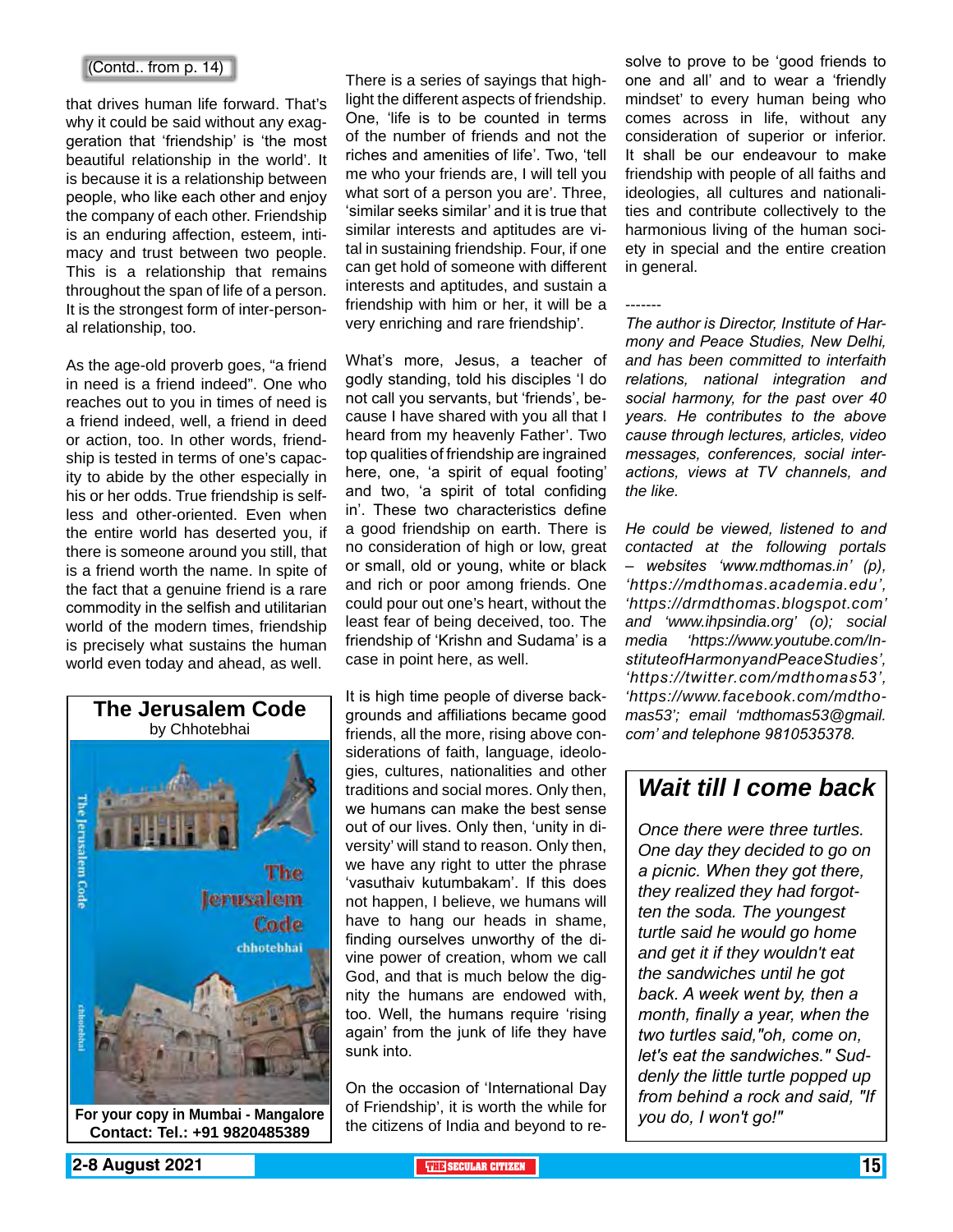# **Royal Christian Family MATRIMONIALS - GROOMS**

**7226. CANADA :** Canadian Citizen Mangalorean Roman Catholic Bachelor, (Born in August 1990), Ht. 5' 4", Wt. 59 kgs, Fair Complexion, Edn. M.Sc., in Environmental Science and in Energy Management postgraduate degrees from the University of Toronto. Working for a reputed company as Energy Management Analyst in Totonto. Contact email :

francisper@gmail.com

**7231. MUMBAI :** Goan Roman Catholic Divorcee, (Born in August 1970), Ht. 5' 9", Wt. 72 kgs, Wheatish Complexion, Edn. Diploma Holder, working as a Manager with a Cruise liner based in **USA** . Work entails 6 months work and 2/3 months vacation. Contact email :

raisaraisa1212@yahoo.in

**7185. MUMBAI :** Goan Roman Catholic Bachelor, (Born in October 1984) Ht. 5' 10", Wt. 72 kgs, Wheatish Complexion, Edn. B.Com. working for Bank. Contact email :

shaun.neo00.outlook.com

**7116. MUMBAI :** Goan Roman Catholic Bachelor, (Born in December 1988), Ht. 5' 9", Wt.79 kgs, Wheatish Complexion, Edn. Masters in Financial Management, working for US based Investment Bank in Compliance and Audit dept. Contact email :

williamgonsalves123@gmail.com **7114. GOA :** Goan Roman Catholic Bachelor, (Born in January 1973), Ht. 5' 5", Wt.70 kgs, Fair Complexion, Edn. 12th  $+$  Dip. in Technical Field, working as a Projectionst in **KUWAIT**.

Contact email :

hilarylobo48@gmail.com

**7113. POONA :** Tamilian Roman Catholic Bachelor, (Born in December 1982), Ht. 5' 6", Wt.65 kgs, Fair Complexion, Edn. B.Com., working in Logistic Co. in **DUBAI**. Contact email : shantasam1955@gmail.com

**7112. MUMBAI :** Converted Roman

#### **Important Notice**

Telephone no. of candidate will be printed only with the consent of members. For Tel. Nos. Please contact: +91- 9820473103 / 9820485389 or Email : royalchristianfamily@gmail.com

Catholic Bachelor, (Born in October 1970), Ht. 5' 7", Wt.80 kgs, Fair Complexion, Edn. B.Com., & Masters in International Journalism (UK). Looking for a bride below the age of 42 years (below 40 - 42 years) who is willing to raise a family. Contact by email : decemberwedding08@yahoo.com

**7110. MUMBAI :** Goan + East Indian Roman Catholic Bachelor, (Born in December 1984), Ht. 5' 10", Wt.85 kgs, Wheatish Complexion, Edn. B.Sc. IT, working as a Server Engineer. Contact email :

fernandes.raymond@gmail.com **7104. MUMBAI :** Mangalorean Roman Catholic Bachelor, (Born in August 1975), Ht. 5' 3", Wt. 95 kgs, Wheatish Complexion, Edn. H.S.C., working as a Office Assistant. Contact email :

agnelo.nazareth1975@gmail.com

**7102. MUMBAI :** Mangalorean Roman Catholic Bachelor, (Born in August 1988), Ht. 6' 1", Wt. 95 kgs, Wheatish Complexion, Edn. Masters, working for MNC. Contact email : am.pereira@rediffmail.com

**7101. MUMBAI :** Mangalorean Roman Catholic Bachelor, (Born in April 1988), Ht. 5' 5", Wt. 68 kgs, Wheatish Complexion, Edn. Masters in Logestics doing part time MBA. Working as an Asst. Manager. Contact email : gracian.moras@gmail.com

**7100. MUMBAI :** Mangalorean Roman Catholic Bachelor, (Born in March 1987), Ht. 5' 7", Wt. 52 kgs, Fair Complexion, Edn. H.S.C., working as a Event Coordinator. Contact email : celeseinepereira@gmail.com

**7099. USA :** Mangalorean Roman Catholic Bachelor, (Born in March 1988), Ht. 5' 8", Wt. 82 kgs, Wheatish Complexion, Edn. M.Sc.,working as a Computer Engineer in USA. Contact email : willatauro@gmail.com

#### To Place Your Matrimonial Advertisement Call: +91 - 9820485389 or 9820473103

- \* Check your email at least once a week.
- Members are requested to inform us when they are settled, so that publication of their details can be discontinued.

**7097 MUMBAI :** Mangalorean Roman Catholic Bachelor, (Born in October 1991), Ht. 5' 11", Wt. 97 kgs, WheatishComplexion, Edn. B.Com., working as Sr. Account Recievable in private company. Contact email : dsouzadonald11@gmail.com

**7088. MYSORE :** Mangalorean Roman Catholic Bachelor, (Born in March 1983), Ht. 5' 9", Wt. 70 kgs, Fair Complexion, Edn. MBA. Marketing. well employed. Contact email : vishwasturners@yahoo.com

**7084. MUMBAI :** Mangalorean Roman Catholic Bachelor, (Born in May 1956), Ht. 5' 7", Wt. 70 kgs, Wheatish Complexion, Edn. 9th std., working as a Machine Operator. Contact email : fern.gilbert54@gmail.com

**7083. MUMBAI :** East Indian Roman Catholic Bachelor, (Born in November 1985), Ht. 6', Wt. 68 kgs, Wheatish Complexion, Edn. M.Com., PGDLM, PGDSM, working as PPM & Data Engineer in Shipping Company. Contact email :

ryan.intermilan@yahoo.co.in

**7079. MUMBAI :** Mangalorean Roman Catholic Bachelor, (Born in December 1962), Ht. 5' 5", Wt. 67 kgs, Fair Complexion, Edn. B.Com., Inter MBA, working as a Manager. Contact email : archielewis.al@gmail.com

**7077. MUMBAI :** Mangalorean Roman Catholic Bachelor, (Born in March 1987), Ht. 5' 10", Wt. 80 kgs, Wheatish Complexion, Edn. B.Com., working as a Manager. Contact email : leroy2266@gmail.com OR Mob: 9503282306

**7068. MUMBAI :** Mangalorean Roman Catholic Bachelor, (Born in June 1983), Ht. 5' 5", Wt. 58 kgs, Wheatish Complexion, Edn. HSC, working as a Customer Service. Contact email : cynthiadalmeida83@gmail.com

**If not settled within a year, renew your membership atleast two months in advance to continue the service uninterrupted.**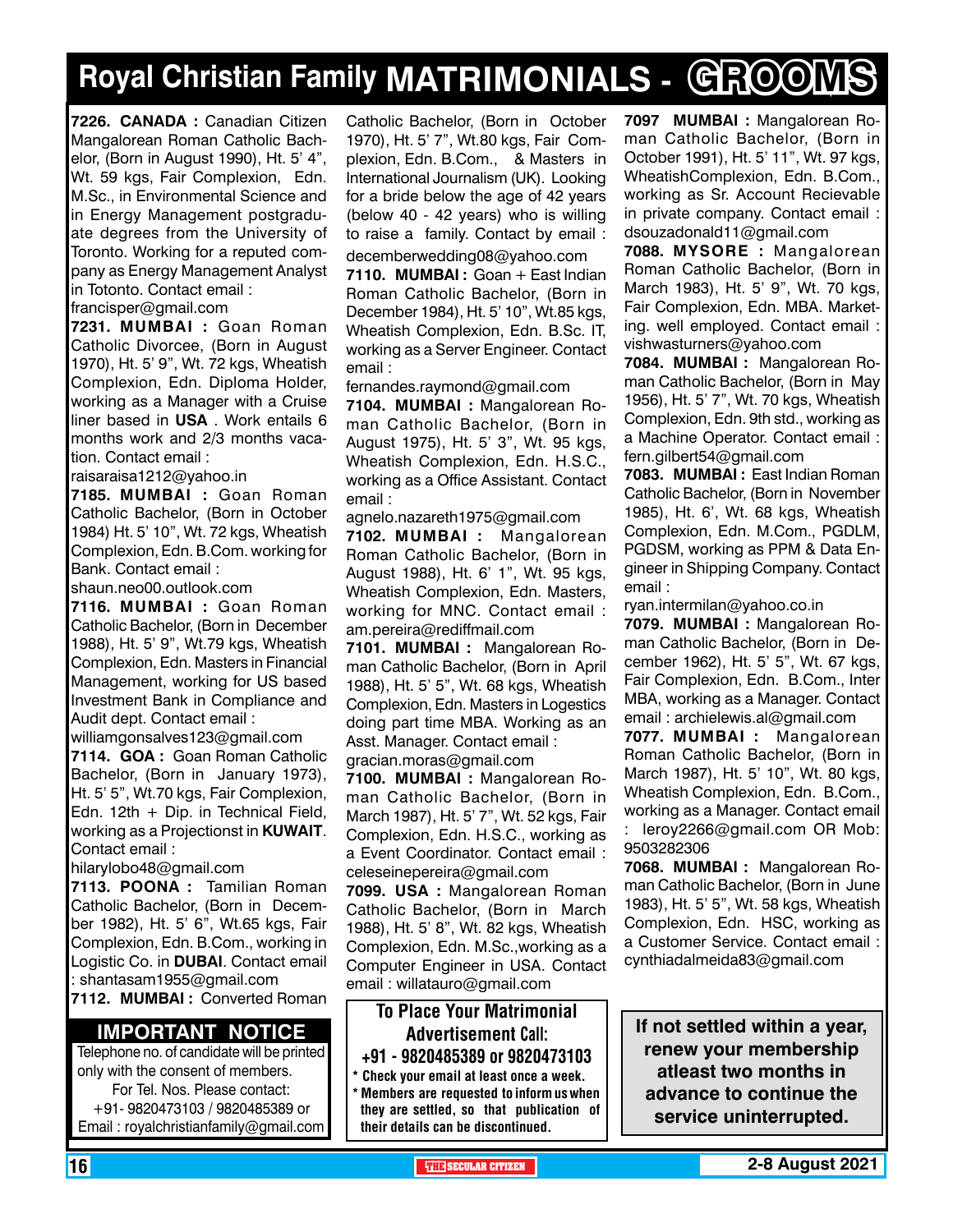# **Royal Christian Family MATRIMONIALS - BRIDES**

**7230. MUMBAI :** Silm, Smart, Beautiful Roman Catholic Spinster, (Born in August 1995), Ht. 5' 7", Wt. 50 kgs, Fair Complexion, Edn. B.Com., working in Pharmaceutical Company. Contact email :

alex1947@rediffmail.com

**7163 MUMBAI :** Tamilian Roman Catholic Spinster, (Born in December 1991), Ht. 5'3", Wt. 41 kgs, Wheatish Complexion, Edn. B.Com.,PGDM in HR working as a Receptionist. Contact email : dafrin1991@gmail.com

**7109 MUMBAI :** Mangalorean Roman Catholic Spinster, (Born in June 1986), Ht. 5' 6", Wt. 58 kgs, Wheatish Complexion, Edn. MBA, working as a Associate Consulant. Contact email : helendsz27@gmail.com

**7192. MUMBAI :** Goan Roman Catholic Spinster, (Born in December 1988), Ht. 5' 5", Wt. 63 kgs, Wheatish Complexion, Edn. B.A., Diploma in Interior Design (MDID), working as a Sales Professional in the Private Sector. Contact email :

especiosa.dias@legrand.co.in

**7173 BANGALORE :** Mangalorean Roman Catholic Spinster, (Born in December 1989), Ht. 5' 5", Wt. 65 kgs, Fair Complexion, Edn. Bachelor of Engineering in EEE, working as a Sr. Engineer. Contact email :

clara.kalare@gmail.com

**7189. MUMBAI :** Goan Roman Catholic Spinster, (Born in July 1993), Ht. 4' 9", Wt. 40 kgs, Wheatish Complexion, Edn. B.A. B.Ed., Teacher by profession. Contact email :

dcruz\_liselle@yahoo.in

**7170 MUMBAI :** Mangalorean Roman Catholic Spinster, (Born in August 1996), Ht. 5' 7", Wt. 80 kgs, Fair Complexion, Edn. Graduate, working for Bank. Contact email :

jenniferdmello25@gmail.com **7214. MUMBAI :** Goan Roman Catholic Spinster, (Born in October 1986), Ht. 5' 4", Wt. 52 kgs, Fair Complexion,

**Royal Christian Family Helps In Choosing The Right Life-Partner Serving Since 41 Years** Edn. CA CFA Ms Finance M.Com., working as a Senior Manager. Contact email : frfernandes020@gmail.com

**7199. BANGALORE :** Mangalorean Roman Catholic Spinster, (Born in January 1990), Ht. 5' 2", Wt. 53 kgs, Fair Complexion, Edn. Master's in Mass Communications (NTU, Singapore) working as a Senior Manager of Corporate Communications in **SINGA-PORE**. Contact email :

mafern.2121@gmail.com

**7128. MUMBAI :** Affluent business family R.C. East Indian Spinster, (Born in 12-04-1988), Ht. 5' 2", very beautiful and pretty. Edn. MS General Surgeon, Doctor by profession. Contact email : drvd2019@gmail.com

**7182. MUMBAI :** Mangalorean Roman Catholic Spinster, (Born in October 1992), Ht. 5' 4", Wt. 72 kgs, Wheatish Complexion, Edn. B.Com., C.A., working as Asst. Manager in TATA Company. Contact : email : matrimonialp27@gmail.com

**7147 MUMBAI :** Goan Roman Catholic Spinster, (Born in July 1992), Ht. 5'4", Wt. 65 kgs, Fair Complexion, Edn. MBA Finance, working as a Fund Accountant. Contact email :

stefsasha09@gmail.com

**7160. MUMBAI :** Mangalorean Roman Catholic Spinster, (Born in September 1988), Ht. 5' 7", Fair Complexion, Edn. BMS, working as a Senior Merchandiser in a Global Retail Company in Dubai. Contact email : prislobo10@gmail.com

**7098. M IRAJ :** Protestant Spinster, (Born in November 1983), Ht. 5' 4", Wt. 52 kgs, Wheatish Complexion, Edn. Masters in Dental Science, Doctor by profession. Contact email :

dprebentisch@yahoo.com

**6032 DUBAI :** Goan Roman Catholic Spinster, (Born in April 1976), Ht. 5' 2", Wt. 41 kgs, Wheatish Complexion, Edn. B.A., working as a Secretary. Contact email :

#### **Important Notice**

Telephone no. of candidate will be printed only with the consent of members. For Tel. Nos. Please contact: +91- 9820473103 / 9820485389 or Email : royalchristianfamily@gmail.com

track\_1976@ yahoo.com OR 9730454857

**7124. CANADA :** Mangalorean Roman Catholic Spinster, (Born in October 1993), Ht. 5' 3", Wt. 60 kgs, Wheatish Complexion, Edn. B.M.S., M.B.A. Operation, working as a Coordinator in Shipping Company. Contact email : carrel.dsouza@gmail.com **7106. Ahmednagar :** Goan Roman Catholic Divorcee, (Born in January 1986), Ht. 5' 3", Fair Complexion, Edn. High School, Contact email :

anthonyfernandes9850@gmail.com **7126. U.S.A. :** Mangalorean Roman Catholic Spinster, (Born in January 1992) from Mumbai, Ht. 5' 7", Wt. 60 kgs, Fair Complexion, Edn. B.E. (Computers) from Mumbai, M.S. (Information Systems) from US. Possesses H1B visa and is working as a Technical Analyst with an MNC in USA. Contact email :

wilfyjoy1315@gmail.com or call +91 98603 02527 / + 91 9970172527

**7081 MUMBAI :** Goan Roman Catholic Spinster, (Born in April 1993), 5' 3", Wt. 55 kgs, Wheatish Complexion, Edn. Masters of Dentistry (MDS), Dental Surgeon, Doctor by profession. Contact email :

carlferns93@gmail.com

**7066. MUMBAI :** Mangalorean Roman Catholic Spinster, (Born in June 1987), Ht. 5' 4", Wt. 78 kgs, Fair Complexion, Edn. B.E., (EXTC) M.S. (International Business Management), working as a Consulting Manager. Contact email :

l2018anselm@yahoo.com

**Registered members can publish their ad in all the 50 issues in a year for Rs. 8000 only.**

If you wish to publish your matrimonial classified advertisement in all the 50 issues in a year, you can do so for an amount of Rs. 8000 only.

To Place Your Matrimonial Advertisement Call:

- +91 9820485389 or 9820473103
- Check your email at least once a week. \* Members are requested to inform us when they are settled, so that publication of their details can be discontinued.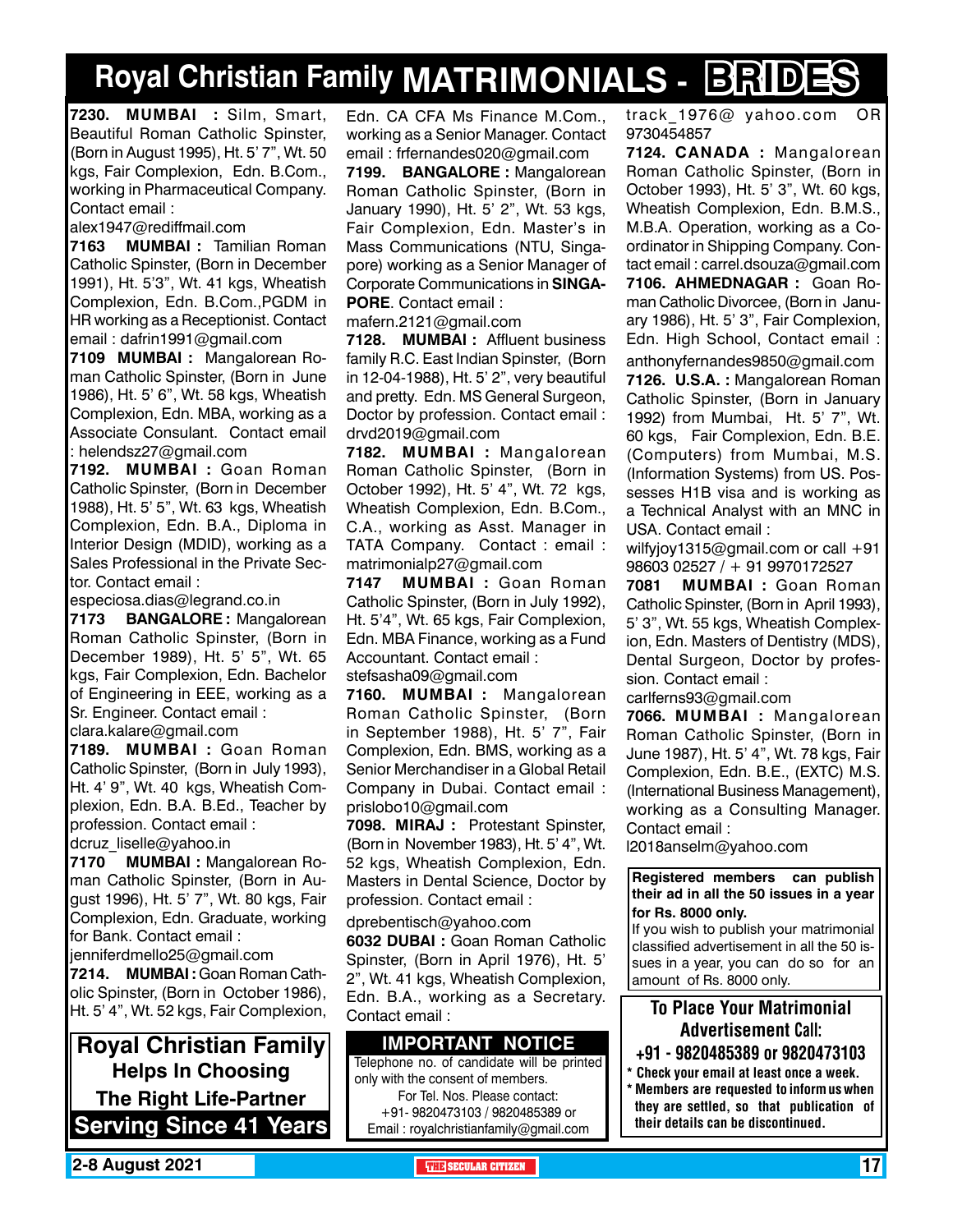

The increasingly serious progress of the pandemic and associated ills creating unknown<br>panic all over the world is a deep ress of the pandemic and associated ills creating unknown panic all over the world is a deep cause for many fearful trends, all around us it is seen and felt. Many ailing and ederly are in a void and like everyone else don't know what to make of it or what is to come. Time seems to be moving quickly, unaware of the passing months. It seems like yesterday that I was young, just married, and embarking on my new life

with my mate. Yet in a way, it seems like eons ago, and I wonder how and where all those times and folks have gone, yet try to see the good.

I recall all the past, the good and even the bad times and love them all. My mind's screen is like a TV picture, glimpses of how it was back then and of all my hopes and dreams flash by. Now, here, surprisingly in the evening of my life it is a shock. How did I get here unaware so quickly. Where did the years go and where did my strong body go? I remember seeing older people through the years and thinking that those "old people" were years away and I never expected to be the same just yet, never fathomed it would engulf me sooner. *by Ivan Saldanha-*

But, many of us are there now unplanned......my friends retired and grey, all movement is unsure, slow and shaky, some bad others worse, but, I see the sad change. They were young and vibrant but, like me, their age is beginning to show and we are now those older folks that we used to wonder at and never thought we could be like. I understand more now.

For the last half a century or more

we earned, saved, lived and never thought life's evening would come soon. Suddenly new situations and circumstances have made all our preparations for remote use. When the need **Shet** is felt none is around, all are

caught in their own centrifugal spin. no one can spare

time. No one is committed to other requirements, it's so at home and old age homes. Those who moved to old age institutions feel they pay adequately but, no one cares or takes their call. The homes are run for the management's own needs and aims. Each one for himself and God for all. Money makes a difference, if you play your cards right you may have a little temporary attention. Acceptance and adjustment is best, regrets are always there. There are things I wish were not done... things

I should have done, but indeed, there are also many things I'm happy I did. All in a lifetime has its own place of value.

Now I have arrived at this new season of my life unprepared for all the aches and pains and the loss of strength and ability to go and do things that I wish I had done but never did!! But, at least I know, though the evening is in sight, uncertain how long it will last, when it's over on this earth... it's over. A new adventure will begin!

Now if you're not in that evening yet, be sure that it will be here faster than you think. So, whatever you would like to accomplish in your life, do it quickly. Don't delay it all too long!! Life passes one quickly, unawares. So, do what you can today, as you can never be sure if you have time left or not! You have no promise that you will see all the seasons of your life, so live now, say all the things that you want your loved ones to remember, and hope that they appreciate and love you for all the things in all the years past.

"Life" is a 'present', the way you live your life is your gift to those around you. It is Health that is real Wealth and not pieces of gold and silver. Your kids are taking your role, your grandchildren are in their own world. Going out is good, coming home is welcomed. You forget names... but it's OK, because other people forgot they even knew you. The things you used to care to do, you no longer care about, really feel that you don't want them anymore. You miss the days when everything worked and was so simple.

But "Old" the "past" is good too... in some things, Old memories, Old Songs, Old movies, Old places, Old books ... and best of all, ...OLD FRIENDS. So, friend, stay well and fear not, God your creator cares for you - you came alone and you will go alone, so whatever, hail the Almighty.

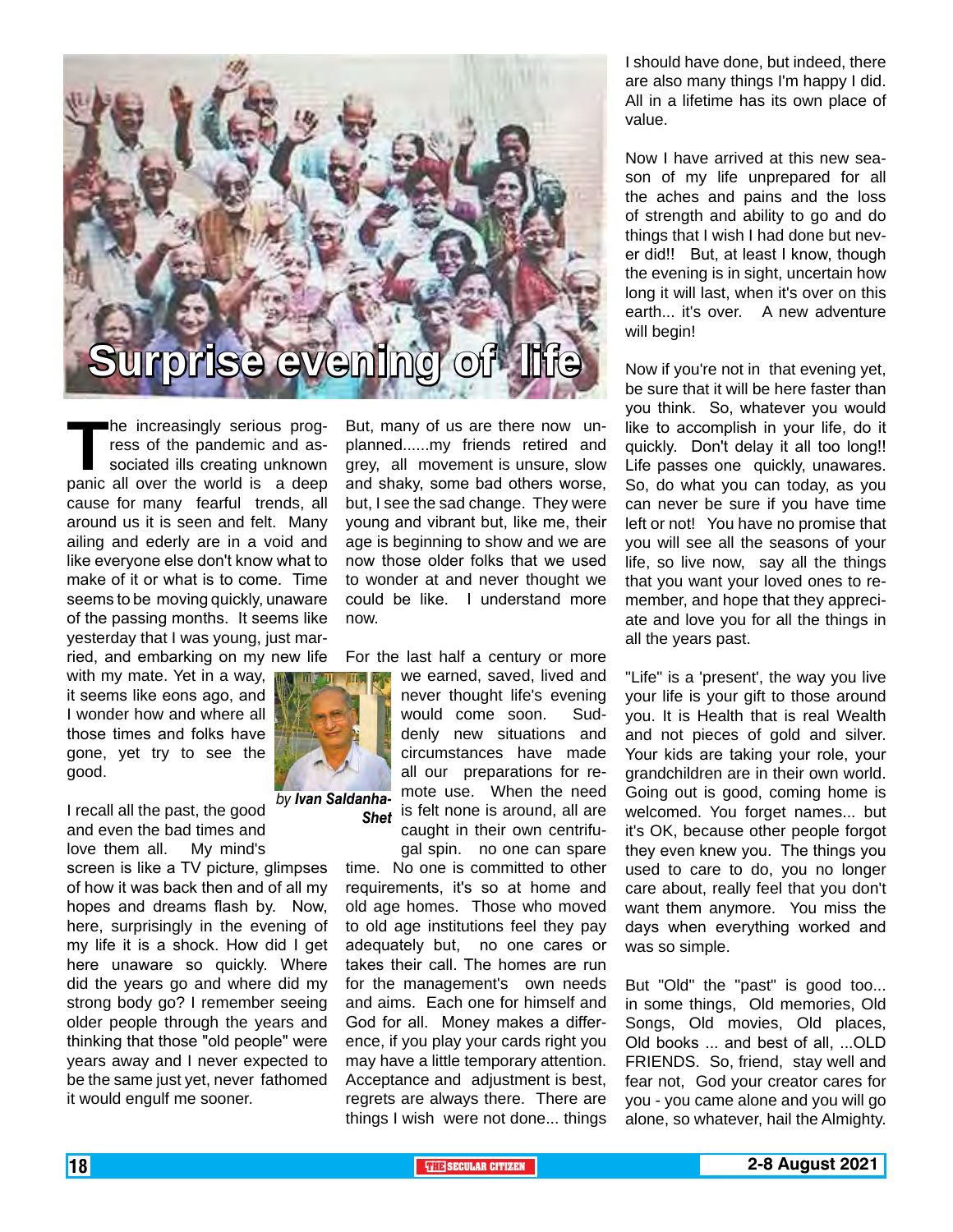# **Holistic Compassion Of The Saviour**

#### *"….The Compassion of the Lord reaches all people"*

*(Sir. 18:13)*

The key to understanding compassion, its network in outreach, is to discover how each of us, are a part of the whole body of Christ. Thus compassion in the Savior shows us God's sympathetic pity and concern for His children, their sin and suffering, bringing to the forefront His ever present love to forgive the penitent, a theological principle of fact.

 Almighty God has the divine privilege to know those sick in body, mind and spirit; He receives their petitions when they repent, heals their

wounds and saves their souls. The Saviour is always intimately familiar with humanity's fear and shame of a stigma when they fall to the weakness of the body, though the spirit was unwilling to partake of sin. By re- **BY MELVYN BR** 

pentance the soul is healed

and forgiven; the entire person is rejuvenated. This Holistic message was pleasing to God.

A Jesuit teacher of theology once expressed the view that Jesus' greatest commandment is holistic. It involves the Heart, mind, emotion, strength, energy and soul. Christ has a holistic compassion in all human suffering.

The HEART is not easy to change a person's decision, when it involves matters of emotions or personal plans. When a decision is finally made, other related matters seem to resolve on their own merits.

THE MIND helps to receive, form or permit options in the life of a person. The chosen route at times may not always be the right one, and yet, once decided upon the mind bears



the feedback, and the rest of the body calmly accepts the inevitable..

THE STRENGTH "I can do all things through Christ who strengthens me." (Philippians 4:13). This is known as

> holistic discipleship when we become disciples of Jesus. In this we gain a new holistic lifestyle.

THE SOUL. Lay disciples can help people in the parish in areas of social, emotional, physical and spiritual life, af-

ter all, the people make the Church… the people come first, especially in relation to keeping their soul in connection with God. We truly become the holistic disciples of Jesus. Rational thinking keeps the human soul safe.

Jesus Christ was sent by His Father to be the Sacrificial Lamb for the sins of man, and to redeem them by way of salvation giving hope of eternal life. Almighty God had the divine plan to journey to earth and to assess man's weaknesses to material desires and spiritual teachings. Jesus Christ is God. "When you see me you see the Father."

Christ is the High Priest. He is the Healer, the Shepherd, the Redeemer and the Sacrificial Lamb, all of this bound with the holistic compassion of Teacher, Missionary, Evangelizer and the one true God. The wisdom of Jesus is not our way of thinking.

 Jesus had said, "Beware of the leaven of Pharisees and Sadducees?" It was only much later when they understood the holistic truth in His words. Jesus had warned them of the teachings of the Pharisees and Sadducees (Mat.16.11-12).

Christ the Saviour, is the teacher of life. He helps to

make the penitent part of the New Testament, shows him the form of holistic compassion as a preparation for the coming life after this life.

St. Paul, in his letter to the Colossians says: "Let the message of Christ dwell in you in all its richness." (Col.3. 1-16).

Let us teach Christians and the faithful the meaning of compassion as it can be a blessing. Think more about God and His Mother Mary, and eternal salvation. Think, as the Lord God teaches us in a holistic manner.

## **Thanksgiving**

**May the Sacred Heart of Jesus be Praised Adored, Glorified and Loved today and everyday throughout the world, now and forever. Amen!!**



*Ask St. Clare for three favours two impossible and say nine Hail Mary's and the above prayer for 9 days with a lighted candle and publish on the 9th day your request will be granted no matter how impossible it is*

**—Kalpana M. Mulund**